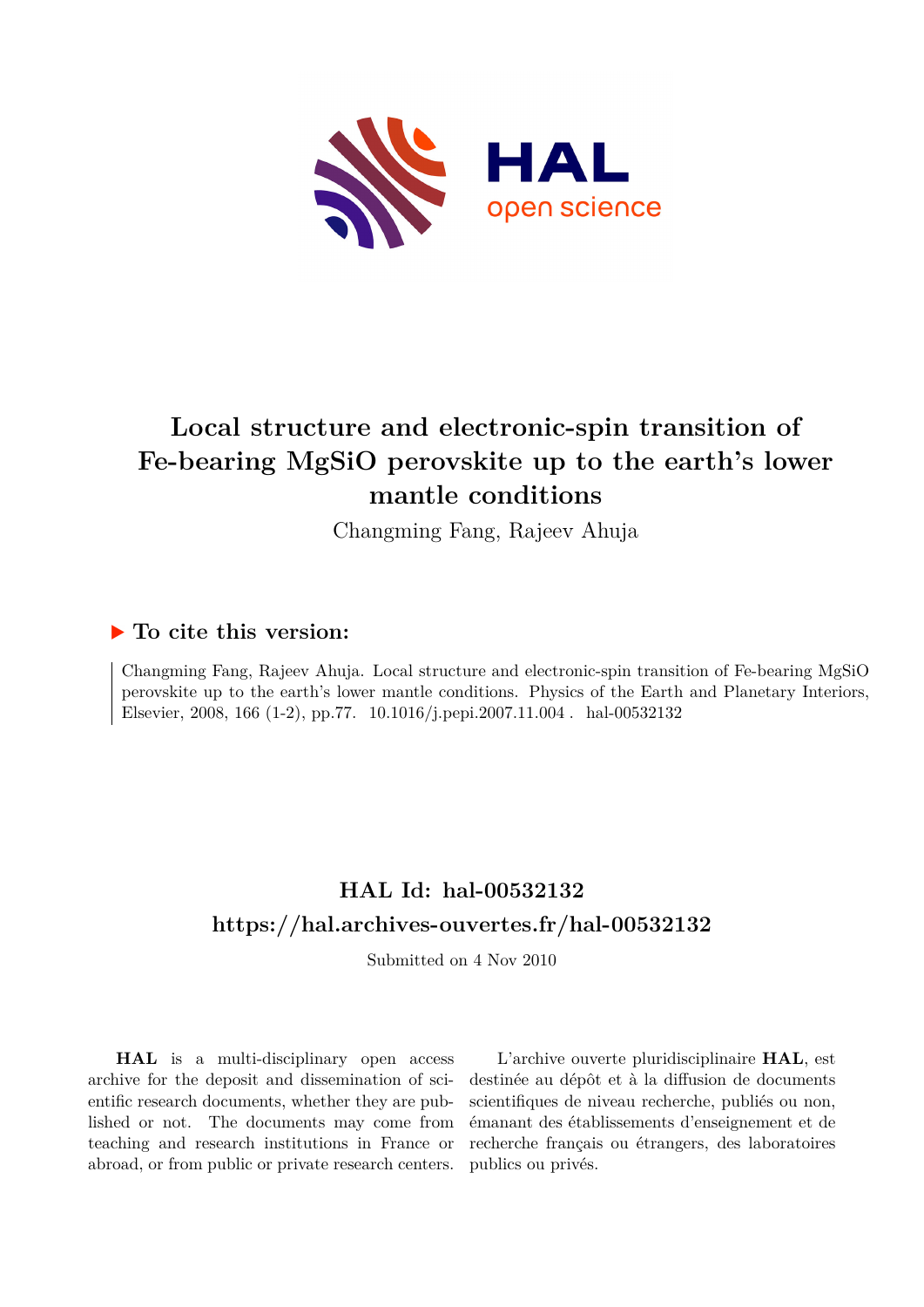## Accepted Manuscript

Title: Local structure and electronic-spin transition of Fe-bearing  $MgSiO<sub>3</sub>$  perovskite up to the earth's lower mantle conditions

Authors: Changming Fang, Rajeev Ahuja



| PII:           | S0031-9201(07)00232-4                               |
|----------------|-----------------------------------------------------|
| DOI:           | doi:10.1016/j.pepi.2007.11.004                      |
| Reference:     | <b>PEPI 4879</b>                                    |
| To appear in:  | <i>Physics of the Earth and Planetary Interiors</i> |
| Received date: | 20-3-2007                                           |
| Revised date:  | $1 - 11 - 2007$                                     |
| Accepted date: | 5-11-2007                                           |

Please cite this article as: Fang, C., Ahuja, R., Local structure and electronic-spin transition of Fe-bearing  $MgSiO<sub>3</sub>$  perovskite up to the earth's lower mantle conditions, *Physics of the Earth and Planetary Interiors* (2007), doi:[10.1016/j.pepi.2007.11.004](dx.doi.org/10.1016/j.pepi.2007.11.004)

This is a PDF file of an unedited manuscript that has been accepted for publication. As a service to our customers we are providing this early version of the manuscript. The manuscript will undergo copyediting, typesetting, and review of the resulting proof before it is published in its final form. Please note that during the production process errors may be discovered which could affect the content, and all legal disclaimers that apply to the journal pertain.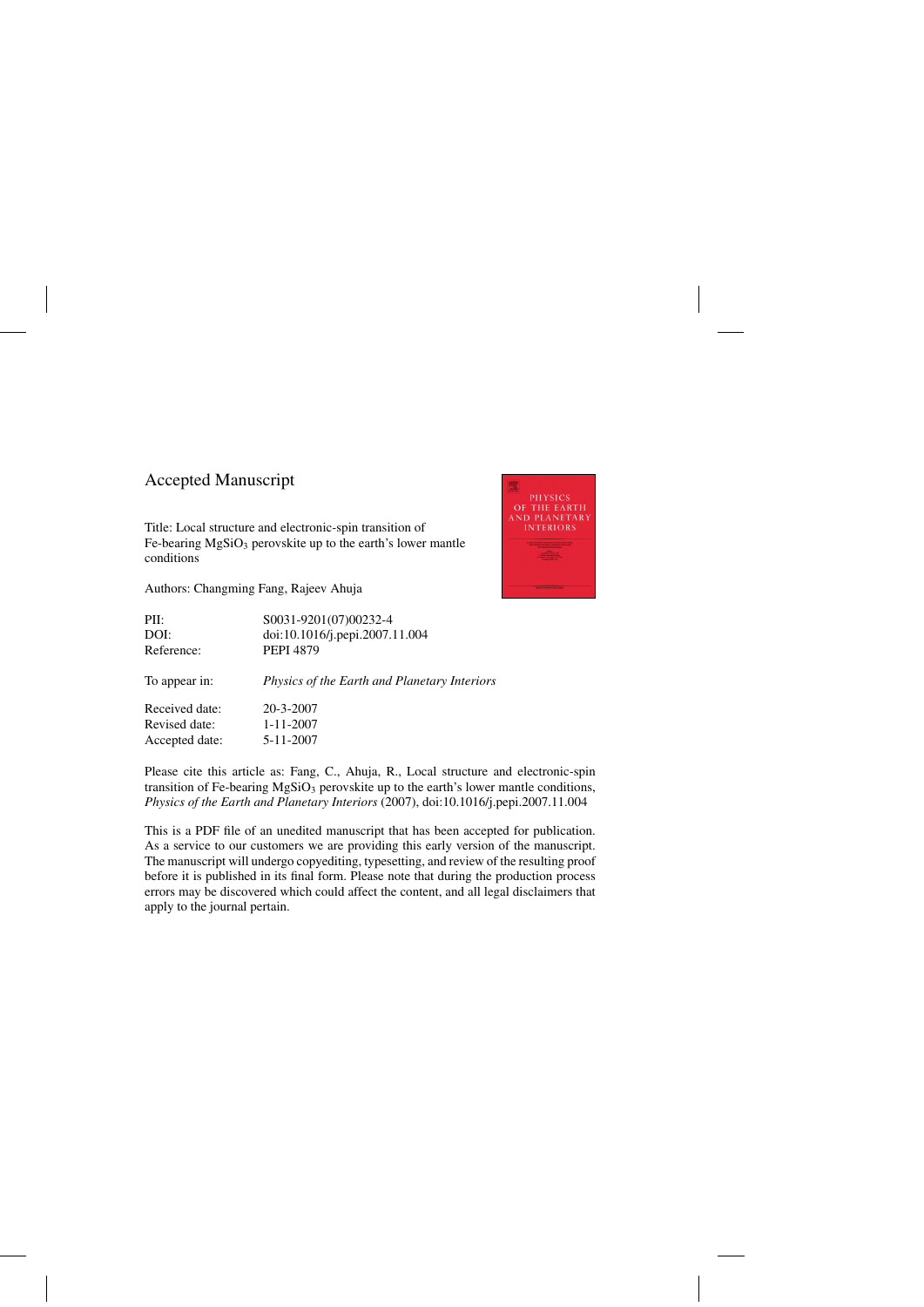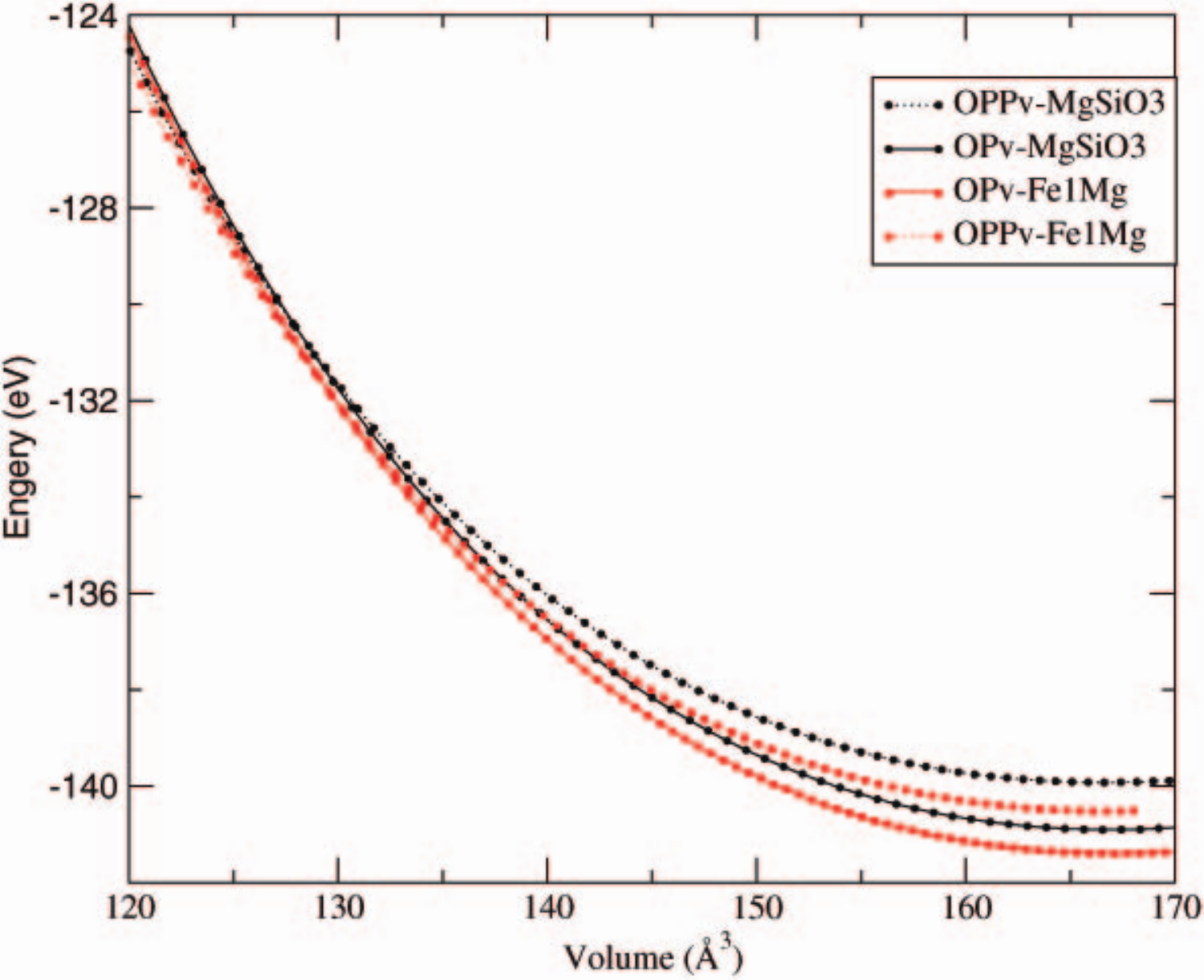

Page 2 of 25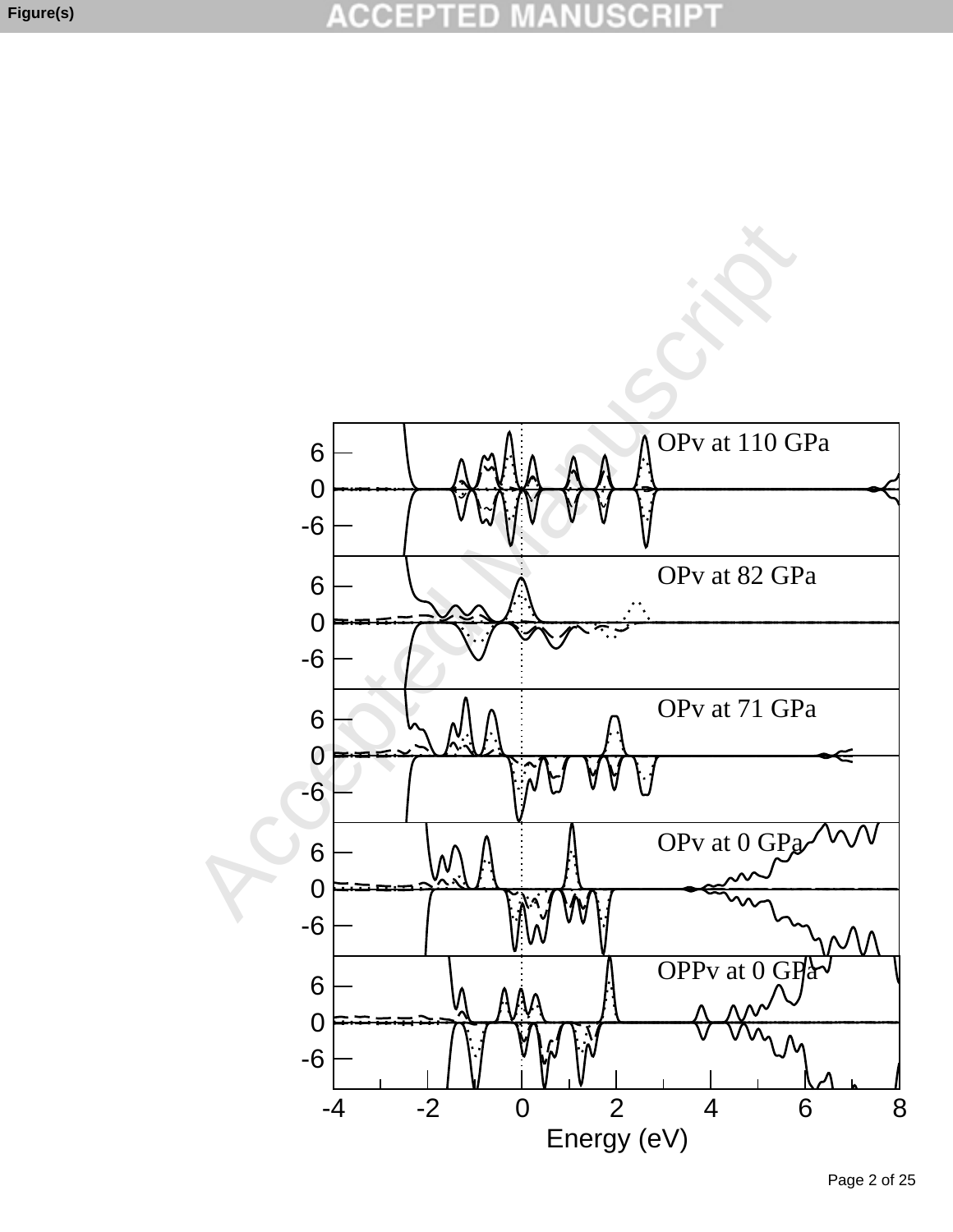# Local structure and electronic-spin transition of Fe-bearing MgSiO<sub>3</sub> **perovskite up to the earth's lower mantle conditions**

*Changming Fang and Rajeev Ahuja* 

*Condensed Matter Theory Group, Department of Physics, Uppsala University,*

*Box 530, S-750 21, Uppsala, Sweden*

Changming Fang and Rajeev Ahuja<br>
Condensed Matter Theory Group, Department of Physics, Uppsala University,<br>  $Box 530$ ,  $S.750$  21, Uppsala, Sweden<br>
STRACT: We report first-principles electronic structure calculations on the **ABSTRACT:** We report first-principles electronic structure calculations on the structural and electronic-spin behaviours of Fe-bearing  $MgSiO<sub>3</sub>$  crystals up to the pressure of Earth's mantle. The transition pressure of the Fe-bearing  $MgSiO<sub>3</sub>$  from the orthorhombic perovskite (OPv) to the orthorhombic post-perovskite (OPPv) phase decreases with increasing Fe concentration. The lattice distortion has impacts on the electronic-spin behaviour of the Fe ions in the PVs. The spin-polarizations of the Fe ions in the  $(Fe, Mg)SiO<sub>3</sub>$  OPvs and OPPvs keep unchanged up to the pressures in the lower mantle. Meanwhile the Fe-bearing MgSiO<sub>3</sub> OPv containing  $Fe_{Me} - Fe_{Si}$  pairs exhibits multiple magnetic moments co-existing in a large pressure range (from about 78 to 110 GPa), and finally becomes non-magnetic at pressure higher than 110 GPa. These results provide a mechanism to understand the recent experimental results about Fe valence states and the electronic transitions of the Fe-bearing  $MgSiO<sub>3</sub>$  under high pressure*.*

*Key words*: Iron-bearing; MgSiO<sub>3</sub>-perovskite and post-perovskite; *Ab initio* method; phase transition; Electronic and spin transitions.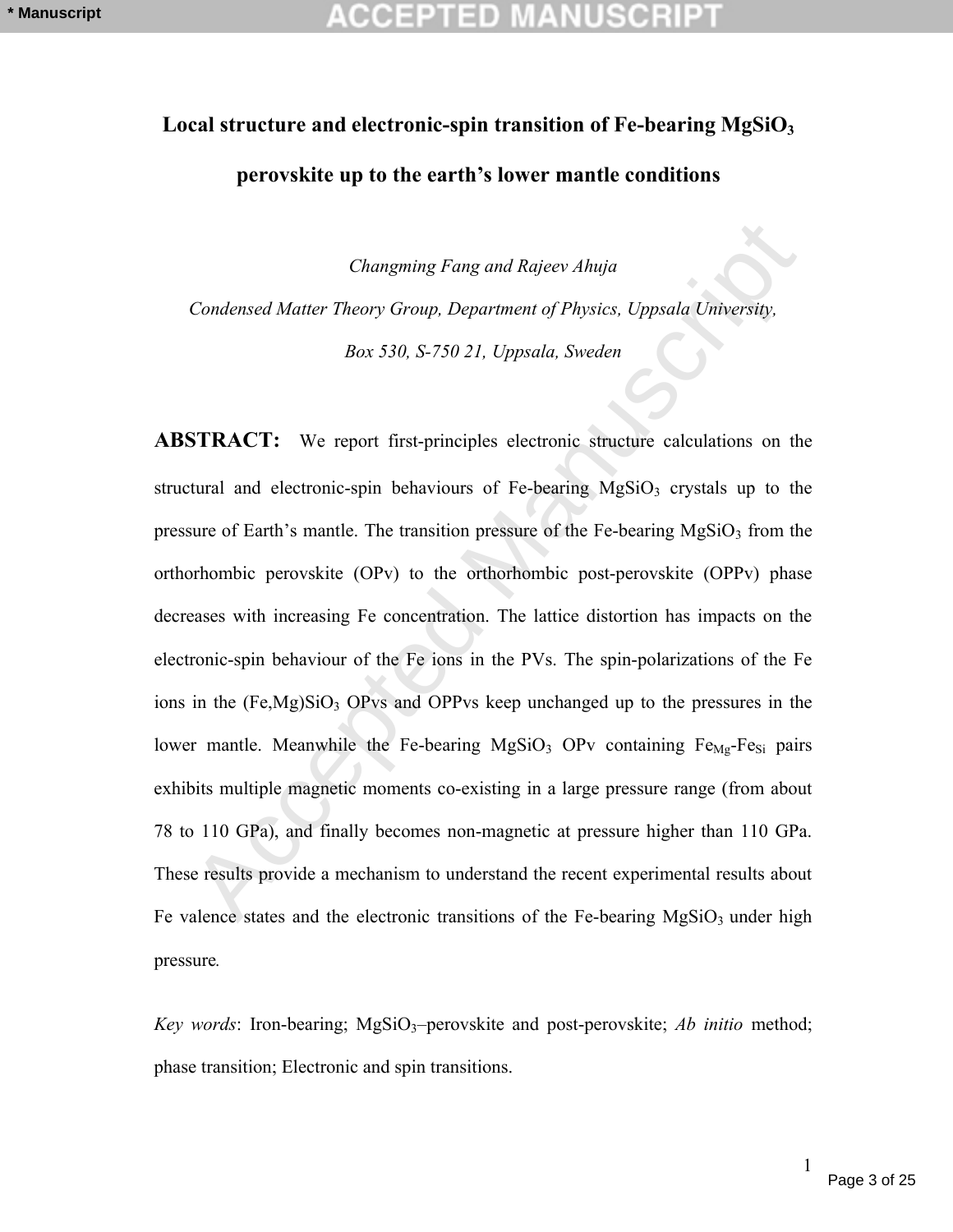### **1. Introduction**

As the dominant component in the Tantu's fower mantee, piece and 1 c-beating<br>iiO<sub>3</sub> phases have been intensively studied for several decades (Dziewonski &<br>erson, 1981; Cohen, 1987; Hemley and Cohen, 1992; Stixrude and Coh As the dominant component in the Earth's lower mantle, pure and Fe-bearing MgSiO<sub>3</sub> phases have been intensively studied for several decades (Dziewonski  $\&$ Anderson, 1981; Cohen, 1987; Hemley and Cohen, 1992; Stixrude and Cohen, 1993; Knittle & Jeanloz, 1991; Marton, *et al* 1994; Farges, *et al.* 1994; Keppler, *et al*. 1994; Dubrovinsky, *et al.*1999; Helffrich & Wood , 2001; Struzhkin, *et al.* 2004; Mao, *et al.* 2004, 2005; Jackson, *et al.* 2005; Dobson & Brodholt, 2005; Cyrannoski 2006; Zhang & Oganov, 2006; Spera, *et al.* 2006; Caracas and Cohen, 2006; Stackhouse, *et al.*, 2007; Tateno, *et al.* 2007). These compounds have an orthorhombic perovskite (OPv, in short) structure which is stable up to high-pressure (Matsui, *et al.* 1991; Karki, *et*   $a$ . 1997; Duffy, 2004). Recent discovery of a phase transition for pure  $MgSiO<sub>3</sub>$  from the OPv phase to an orthorhombic post-perovskite (OPPv, in short) by Murakami, *et al.*  (2004) has stimulated new interests in the Fe-bearing MgSiO<sub>3</sub> perovskites. Mao, *et al.* (2004, 2005) have performed high-pressure experiments on the OPvs containing high Fe concentrations,  $(Mg_{1-x}Fe_x)SiO_3$  (x = 0.12 to 1.00). They found that all samples convert entirely or partially into the OPPv structure at high pressures and the transition pressure decreases with increasing the concentration of Fe in the samples. Meanwhile, from the high-pressure experiments on solid-solutions of FeO in  $(Mg,Fe)SiO<sub>3</sub>$ , Tateno, *et al.*(2007) have concluded that incorporation of FeO stabilizes the OPv to higher pressures. Apart from the structural phase transition, another interesting topic is to understand the electronic-spin behaviours of the Fe-bearing  $MgSiO<sub>3</sub>$  crystals underpressure. From the X-ray emission spectroscopy, Badro, *et al.* (2004) discovered two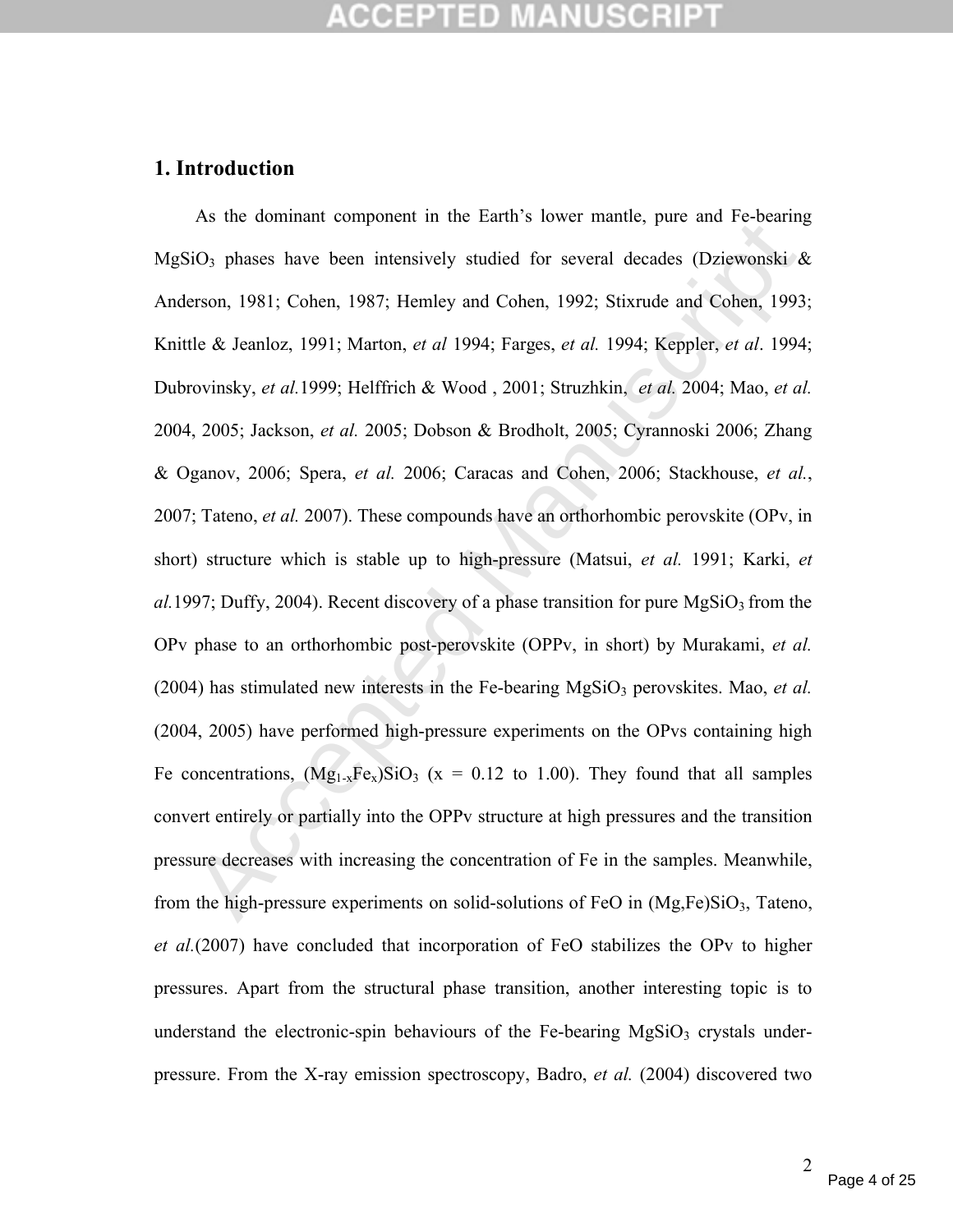# ICEPTED M

and many forms of the Fe ions in MgSiO<sub>3</sub> perovskites have been suggested by<br>experimentalists (Keppler, *et al.* 1994; Dubrovinsky, *et al.* 1999; Helffrich & Wood<br>; Jackson, *et al.* 2005). Using a synchrotron Mössbauer electronic transitions for the  $(Mg_{1-x}Fe_x)SiO_3$  (x = 0.10) OPv at pressures about 70 and 110 GPa. Li *et al.* (2004) reported that the Fe ions in both Al-bearing and Al-free  $(Mg,Fe)SiO<sub>3</sub>$  OPv samples exhibit a mixed-valences state at about 100 GPa. Multi valences and many forms of the Fe ions in  $MgSiO<sub>3</sub>$  perovskites have been suggested by the experimentalists (Keppler, *et al.*1994; Dubrovinsky, *et al.*1999; Helffrich & Wood, 2001; Jackson, *et al.* 2005). Using a synchrotron Mössbauer spectroscopy technique, Jackson, *et al.* (2005) have studied the electronic environments of the Fe ions in the  $(Mg_{1-x}Fe_x)SiO_3$  (x= 0.05 and 0.10) samples pressures up to about 120 GPa. They have concluded that there are two kinds of  $Fe^{2+}$  ions and one kind of  $Fe^{3+}$  ions (the so-called 'three-double' model) in the samples. They have also discovered that pressure alone does not alter the valence states of the iron ions in  $(Mg, Fe)SiO<sub>3</sub>$  OPv samples. Around 70 GPa, they observed a change in the isomer shift, which was interpreted as an electronic transition.

Theoretical efforts have been made to build up a clear picture about the phase relationship and electronic-spin properties of the Fe-bearing  $MgSiO<sub>3</sub>$  crystals under pressure. Theoretical calculations for the pure  $MgSiO<sub>3</sub>$  OPv and OPPv have been reported by several authors (Iitaka, et al, 2004; Oganov & Ono, 2004; Caracas and Cohen, 2006). Cohen *et al.* (1997) performed first-principles calculations about the high-pressure behaviours of iron ions in different compounds, including novel  $FeSiO<sub>3</sub>$ and MgFeO3 OPvs. Mao *et al.* (2004) also reported the results of their first-principles calculations for  $(Mg_{1-x}Fe_x)SiO_3$  (x = 0.5, 1.0) and found that the transition pressure from the OPv to the OPPv phase decreases with pressure. Caracas and Cohen (2005) also reported their results on the first-principles calculations on the stability and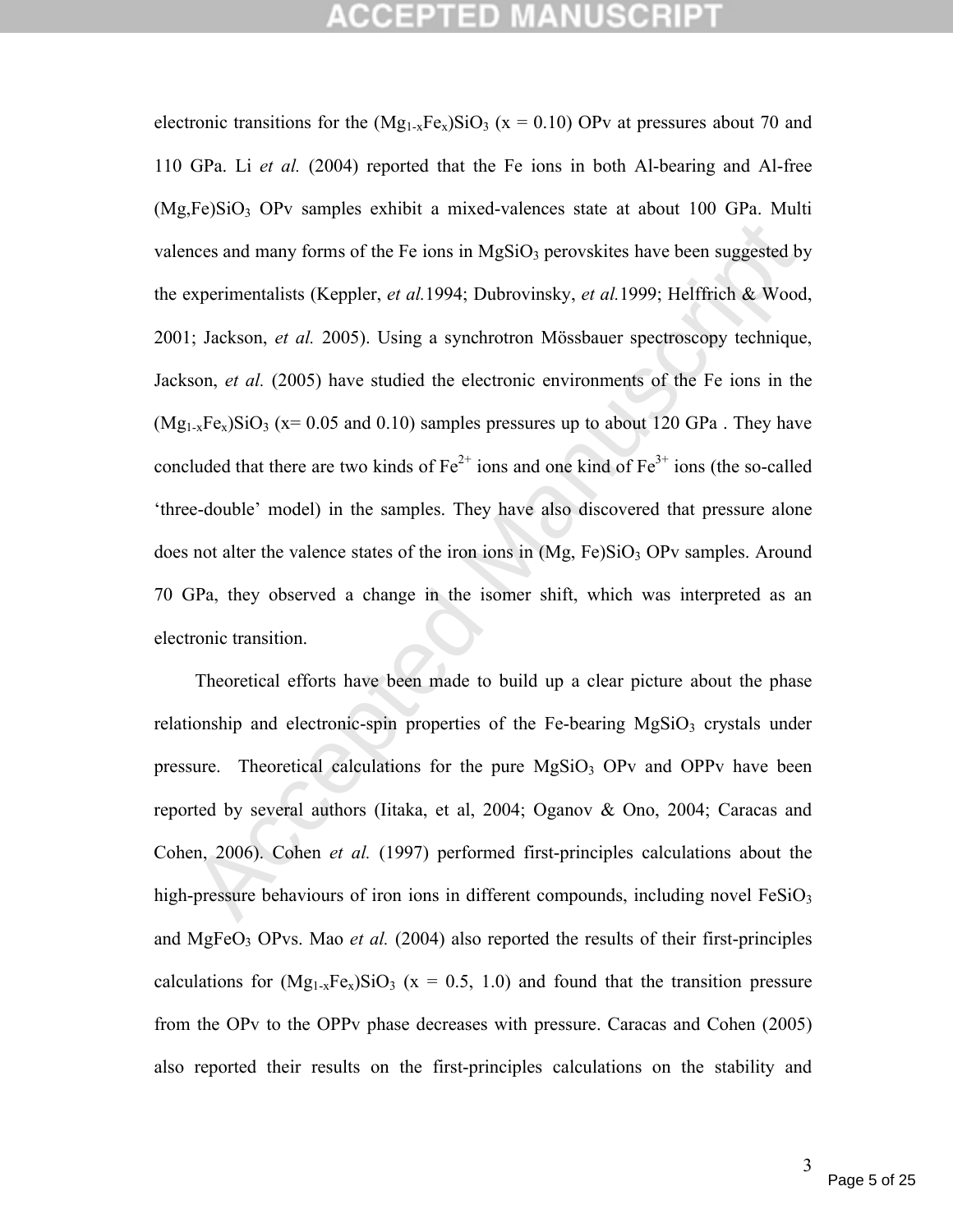elasticity of the Opy and OPPy phases in the MgSiO<sub>3</sub>-FeSiO<sub>3</sub>-Al<sub>2</sub>O<sub>3</sub> system. Meanwhile, Stackhouse, *et al.* (2007) have investigated the electronic-spin states of the iron ions in  $FeSiO<sub>3</sub>$  perovskites under pressures employing the Density-Functional Theory (DFT) and found that spin transitions over a range from 60 to 160 GPa.

by (DFT) and found that spin transitions over a range from 60 to 160 GPa.<br>
In order to have a complete knowledge about behaviour of Fe in the MgSiO,<br>
vskites, more efforts are needed (Keppler, *et al.* 1994; Dubrovinsky, In order to have a complete knowledge about behaviour of Fe in the  $MgSiO<sub>3</sub>$ perovskites, more efforts are needed (Keppler, *et al.*1994; Dubrovinsky, *et al.* 1999; Helffrich &Wood, 2001, Tateno, *et al.* 2007). In the present paper, we have investigated the structural and electronic-spin behaviours of iron in  $(Mg_{1-x}Fe_{x})SiO_{3}$  (x = 0.0625 and 0.125), as well as in  $(Mg_{1-x}Fe_x)(Si_{1-x}Fe_x)O_3$  (x = 0.0625) using firstprinciples method within a super-cell approach. Different atomic arrangements of the Fe ions have been taken into account. Meanwhile, one has to keep in the mind that the configurations of the local structure around Fe we employed in the calculations are limited and our calculations only give a rough approximation of a real solid solution (Seko, *et al.* 2006). However, the information obtained here will be useful to understand local structure, phase relationship and electronic properties of the complicated solid solution of Fe-bearing  $MgSiO<sub>3</sub>$  perovskites up to the pressure of the Earth's lower mantle.

### **2. Theoretical Method**

A super-cell approach is employed in our calculations to have reasonable chemical compositions. The super-cells of  $2a_{\text{op}} \times 2b_{\text{op}} \times 1c_{\text{op}}$  and of  $4a_{\text{oppv}} \times 1b_{\text{oppv}} \times 1c_{\text{oppv}}$  were employed for the OPv and OPPv structure, respectively.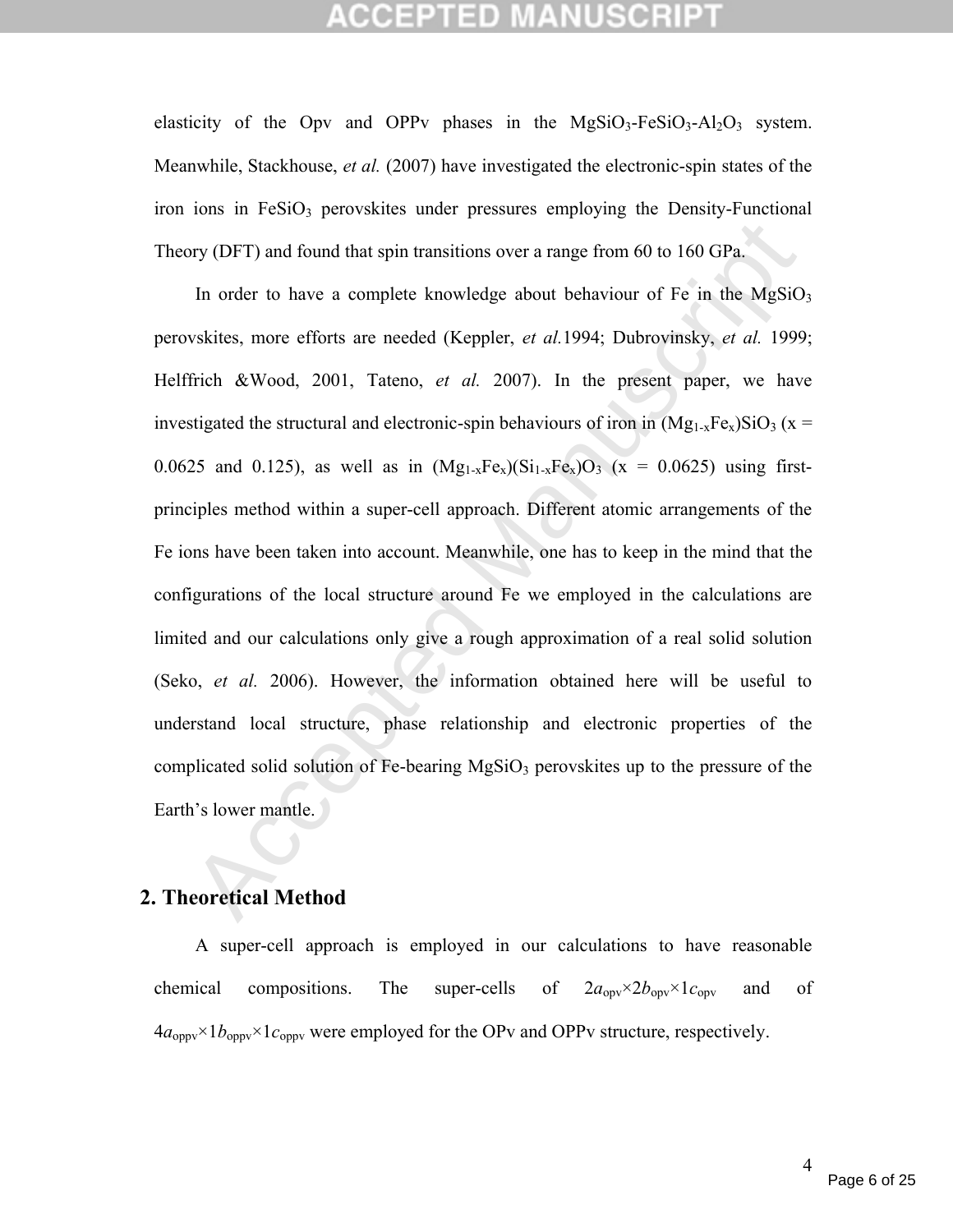icel. The calculations were carried out in the spin-polarized Generalized Gradien<br>roximation (GGA) (Perdew, *et al.* 1996) within the Projector-Augmented Wave<br>W) method (Blöchl, 1994; Kresse & Joubert, 1999). The electron Theoretical calculations were carried out using the computer-code VASP (Vienna *ab initio* simulation program) (Kresse & Hafner, 1993,1994; Kresse & Furthmüller, 1996a,1996b). Both lattice parameters and coordinates of atoms have been fully relaxed. The calculations were carried out in the spin-polarized Generalized Gradient Approximation (GGA) (Perdew, *et al.*1996) within the Projector-Augmented Wave (PAW) method (Blőchl, 1994; Kresse & Joubert, 1999). The electronic wave functions were sampled on  $6\times6\times4$ ,  $10\times4\times4$  *k*-point meshes, or 18, 30 k-points in the Brillouin zone of the pure  $MgSiO_3$  OPv and OPPv, respectively. We use a  $2\times 2\times 2$  *k*-point mesh, or 2 to 8 k-points in the irreversible BZ for the super-cells, depending on the symmetry. The kinetic energy cut-off on the wave functions was 500 eV. The cut-off energy for the augmented wave functions was 605 eV. Convergence of the total energy with the number of *k*-points and the plane-wave cut-off energy has been checked. The energyvolume relationship is fitted by Murnaghan equation of state (Murnaghan, 1944).

## **3. Results and discussion**

First, we report the calculated results on pure  $MgSiO<sub>3</sub>$ . As shown in Table 1, our calculations reproduce the experiments and agree well with other theoretical work. This can serve as a test of our calculation techniques.

Figure 1 shows the calculated energy-volume relationships for the pure OPv- and  $OPPy-MgSiO<sub>3</sub>$ . At low pressures (larger volumes) the OPv structure is more stable. The two curves cross at volumes of about 130  $\mathring{A}^3$  per unit cell. A phase transition under pressure at zero K is determined by the Gibbs energy difference,  $\Delta G = \Delta U + P \Delta V$ . Here  $\Delta U$  is the difference of the cohesive energies (it is expected that the differences of the

5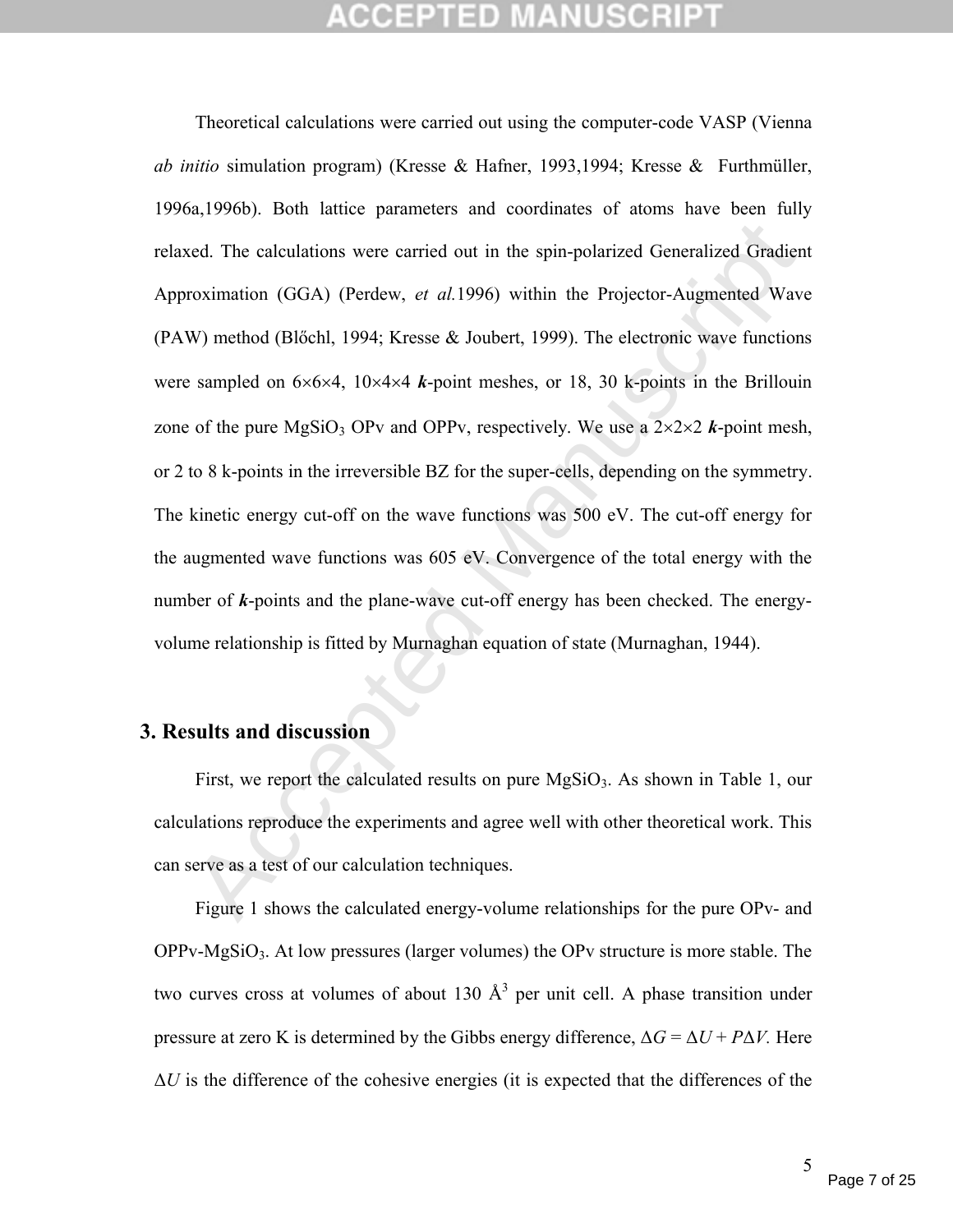gy-volume relationship by Murnaghan equation of state (Murnaghan, 1944) are<br>
ai in Table 3. It is noted that the fitting parameters  $(B_p)$  are smaller than 4 due to the<br>
pressure ranges. However, since we use this equation zero-vibration energies of the OPvs and OPPvs are very small since the two structures have similar coordination),  $\Delta V$  is the volume difference at pressure *P*. The calculated transition pressures are listed in Table 2. The (equation of state) EOS parameters of energy-volume relationship by Murnaghan equation of state (Murnaghan, 1944) are listed in Table 3. It is noted that the fitting parameters  $(B_p)$  are smaller than 4 due to the large pressure ranges. However, since we use this equation for both OPv and OPPv phases, the systematic error is minimized.

The calculated transition pressure for  $MgSiO<sub>3</sub>$  is about 101 GPa (Table 2). That is slightly smaller than the experimental value (about 120 GPa) (Iitaka, *et al.* 2004), but agrees well with the former theoretical value (about 99 GPa) by Oganov and Ono (2004).

Both  $MgSiO<sub>3</sub>$  OPv and OPPv crystals are calculated to be insulators with the band-gaps larger than 5.0 eV at ambient conditions. The valence bands are dominated by the O 2p states and the bottom of the conduction bands consists of mainly Si 3s states admixing with O 3s states. The band-gaps increase with increasing pressure.

Fang and Ahuja (2006) have analysed the lattice deviations of  $MgSiO<sub>3</sub>$  OPv and OPPv structures from the corresponding cubic perovskite (CPv) under pressure and found that the lattice distortions of MgSiO<sub>3</sub> OPv are moderate (about 1.7 %) relative to that of CPv, as compared with those (about 10 %) of OPPv-phase. The lattice distortions increase with pressure for both OPv- and OPPv- $MgSiO<sub>3</sub>$ . Correspondingly, the local symmetries around the Mg and Si ions in OPv- and OPPv-MgSiO<sub>3</sub> are lower as compared with those in CPv.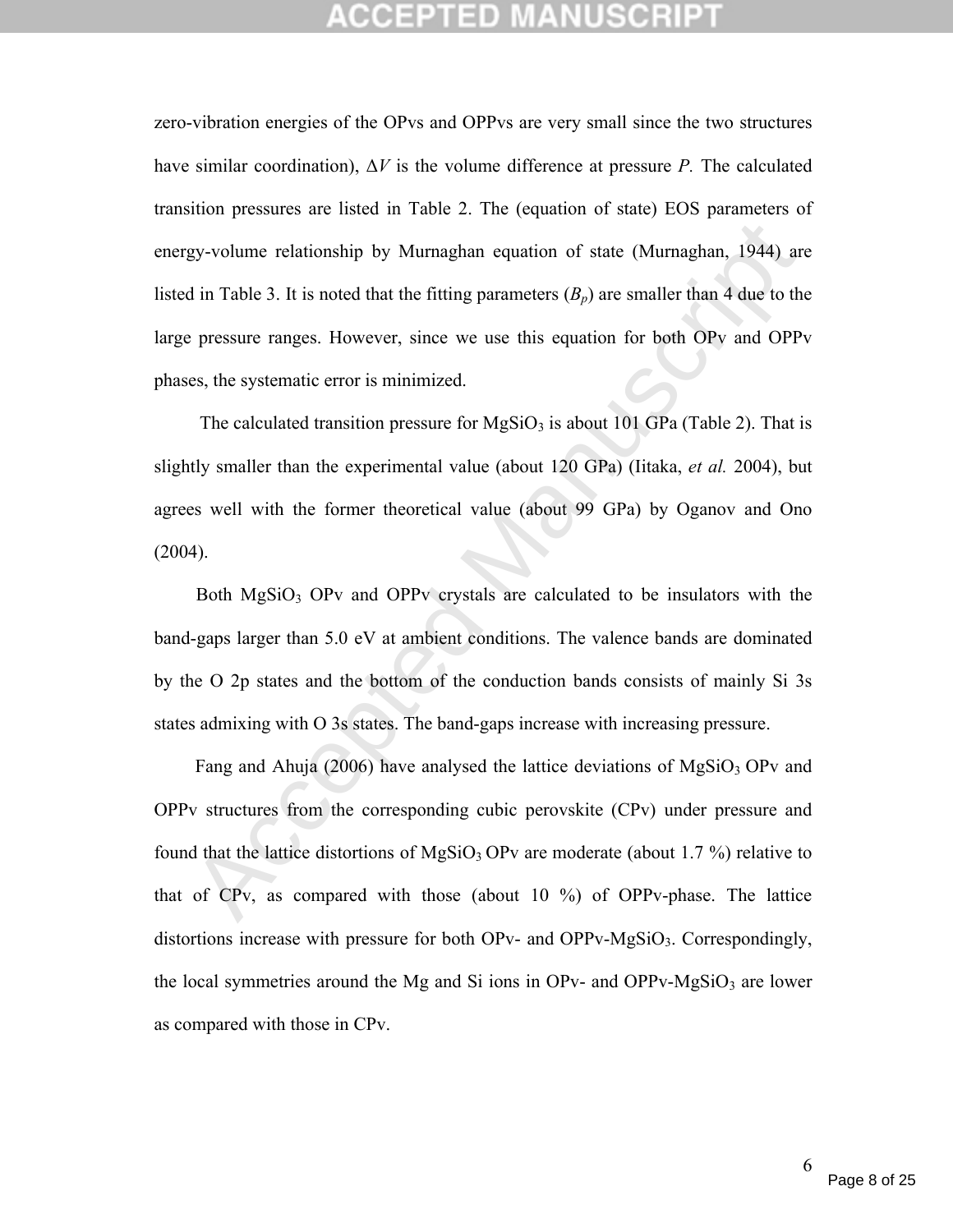# CGEPTED MANU:

Under the conditions of the oxygen fugacity in the Earth's mantle, Fe ions occupy the Mg sites to forms compounds with the chemical formula (Fe,Mg)SiO<sub>3</sub> (Karato  $\&$ Murthy, 1995, Terasaki, *et al.* 2005). Each  $Fe^{2+}$  ion in the (Fe,Mg)SiO<sub>3</sub> crystals has six 3d electrons, which indicates three possible spin-polarization status of  $(3d^5 \uparrow, 3d^1 \downarrow)$ ,  $(3d^4)$ ,  $3d^2$  and  $(3d^3)$ ,  $3d^3$  ) in the Ising model, and which gives magnetic moments of 4.0 (HS), 2.0 (MS), and 0.0 (LS)  $\mu_B$  per Fe, respectively. Here the HS represents highspin, MS medium-spin and LS low-spin or non-magnetic status.

electrons, which indicates three possible spin-polarization status of  $(3d^5t, 3d^1t)$ <br>  $\uparrow$ ,  $3d^2t$ ) and  $(3d^3t, 3d^3t)$  in the Ising model, and which gives magnetic moments o<br>
HS), 2.0 (MS), and 0.0 (LS) µa per Fe, r The structural relaxations showed that the Fe-bearing  $MgSiO<sub>3</sub>$  structures have slight larger volumes as compared with the corresponding Fe-free crystals, due to the larger ionic size of  $Fe^{2+}$  than that of  $Mg^{2+}$ . In the both OPv and OPv-(Fe,Mg)SiO<sub>3</sub> lattices, the Fe-O bonds become slightly longer than those of Mg-O bonds. For example, at about 120 GPa, the three shortest Fe-O distances in the OPv lattice are 1.88  $(\times 3)$  Å, longer than the three corresponding Mg-O bonds (1.82, 1.85, 1.85 Å), due to the ionic sizes. One should note that the three Mg-O bonds have different lengths due to the structural distortion (Fang and Ahuja 2006). Similar behaviour was also observed in the (Fe<sub>x</sub>Mg<sub>1-x</sub>)SiO<sub>3</sub> (x = 0.125) OPvs. Using the same method for the pure MgSiO<sub>3</sub> as mentioned above, we obtained the transition pressures of the  $(Fe_xMg_{1-x})SiO_3$ compounds. The transition pressure decreases with increasing Fe concentration: from 101 GPa for  $x = 0$  to about 96 GPa  $x = 0.0625$  and further to about 89 GPa for x  $=0.125$ , as shown in Table 2. This differs from the conclusion that solution of FeO would stabilize the OPv by Tateno, *et al.* (2007). The calculated trend is in agreement with the recent calculations by Mao, *et al.* (2004, 2005) for the compounds with high iron concentrations.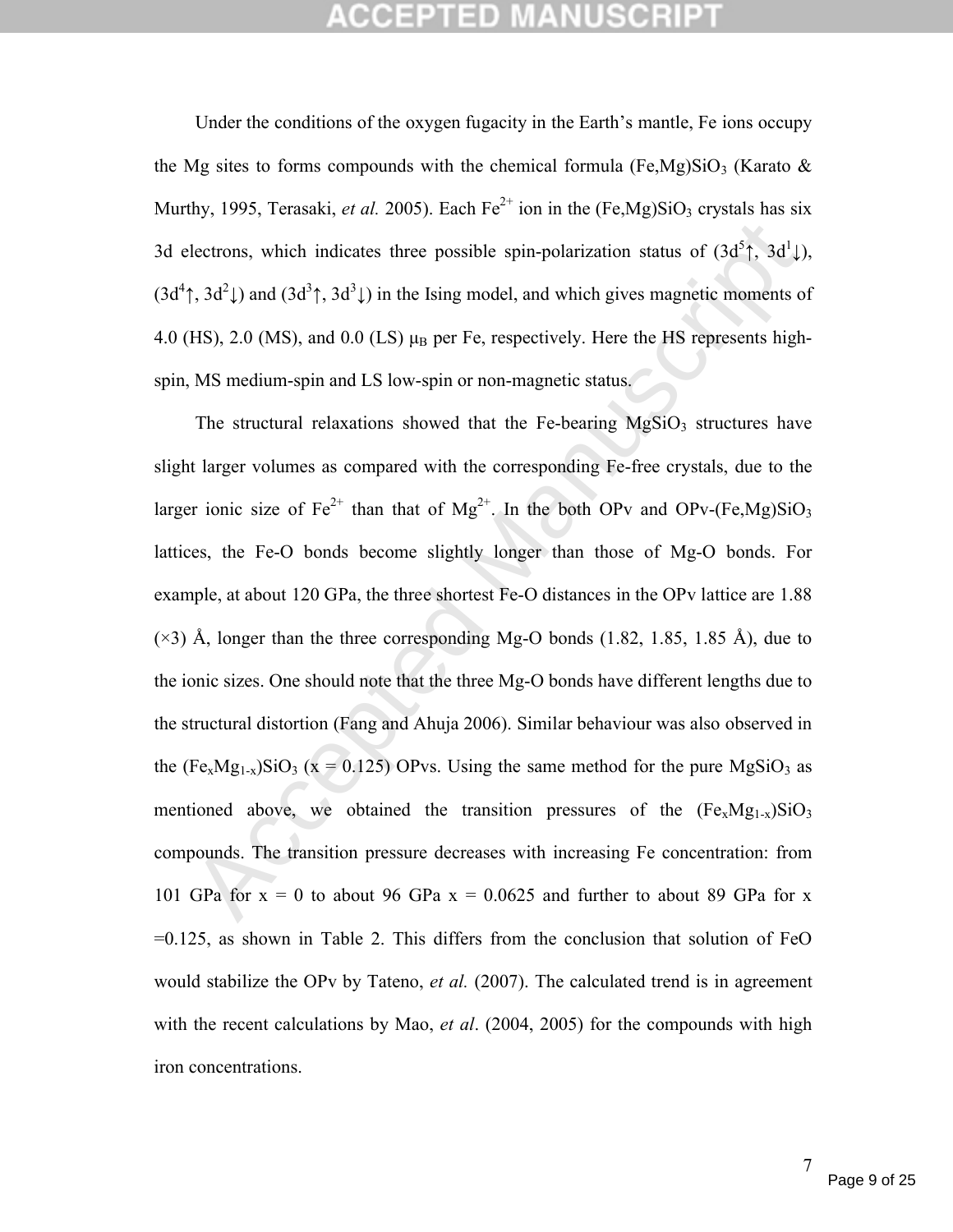The  $Fe^{2+}$  3d states form narrow bands in the energy gaps of the pure MgSiO<sub>3</sub> OPv and OPPv, corresponding to the pseudo  $t_{2g}$ -e<sub>g</sub> splitting in the dodecahedral coordination. For the spin-up electrons, the Fe 3d states are fully occupied with the density of states (DOS) positioned around 0.5 to 1.0 eV below the Fermi level. While for the spin-down electrons, the Fe 3d orbitals are occupied by only one electron, and the Fermi level is at the middle of the peak of 3d states for OPv, while it is at the fall of two peaks for the OPPv structure. This is due to the fact that OPPv structure is more distorted.

ity of states (DOS) positioned around 0.5 to 1.0 eV below the Fermi level. While<br>the spin-down electrons, the Fe 3d orbitals are occupied by only one electron, and<br>fermi level is at the middle of the peak of 3d states for In order to have better understanding about the stability of the electron-spin state of the Fe atoms, calculations with the fixed spin-polarization method were performed for the Fe<sup>2+</sup> ions in the  $(Fe_xMg_{1-x})SiO_3$  (x = 0.0625 and 0.125) OPv and OPPv structures under different pressures. The calculations showed the Fe ions in the perovskites have ferro-magnetic ordering. That the high-spin state is most stable at the ambient conditions for  $Fe^{2+}$  ions in the  $(Fe_xMg_{1-x})SiO_3$  (x = 0.0625). The order of relative stability is HS>MS>>LS, as shown in the energy difference (Table 4):  $(E_0 - E_4)$  $= 1.6$  eV and  $(E_0 - E_2) = 1.2$  eV. The relative stability of the HS and MS states compare to the LS states decreases with pressure. However, the HS and MS are still much stable than the LS at high-pressure: at 220 GPa  $(E_0 - E_4) = 0.8$  eV and  $(E_0 - E_2) = 0.4$  eV. This indicates that there is no electronic-spin transition for the OPvs at pressures up to that of the Earth's lower mantle. The same conclusion is obtained for  $(Fe_xMg_{1-x})SiO_3$  (x = 0.125) OPvs. This differs from the conclusions by Stackhouse, *et al.* (2007) who found spin transitions of the  $Fe^{2+}$  ions at about 128 to 139 GPa when the calculations were performed within the GGA and 76 to 93 GPa of the LDA.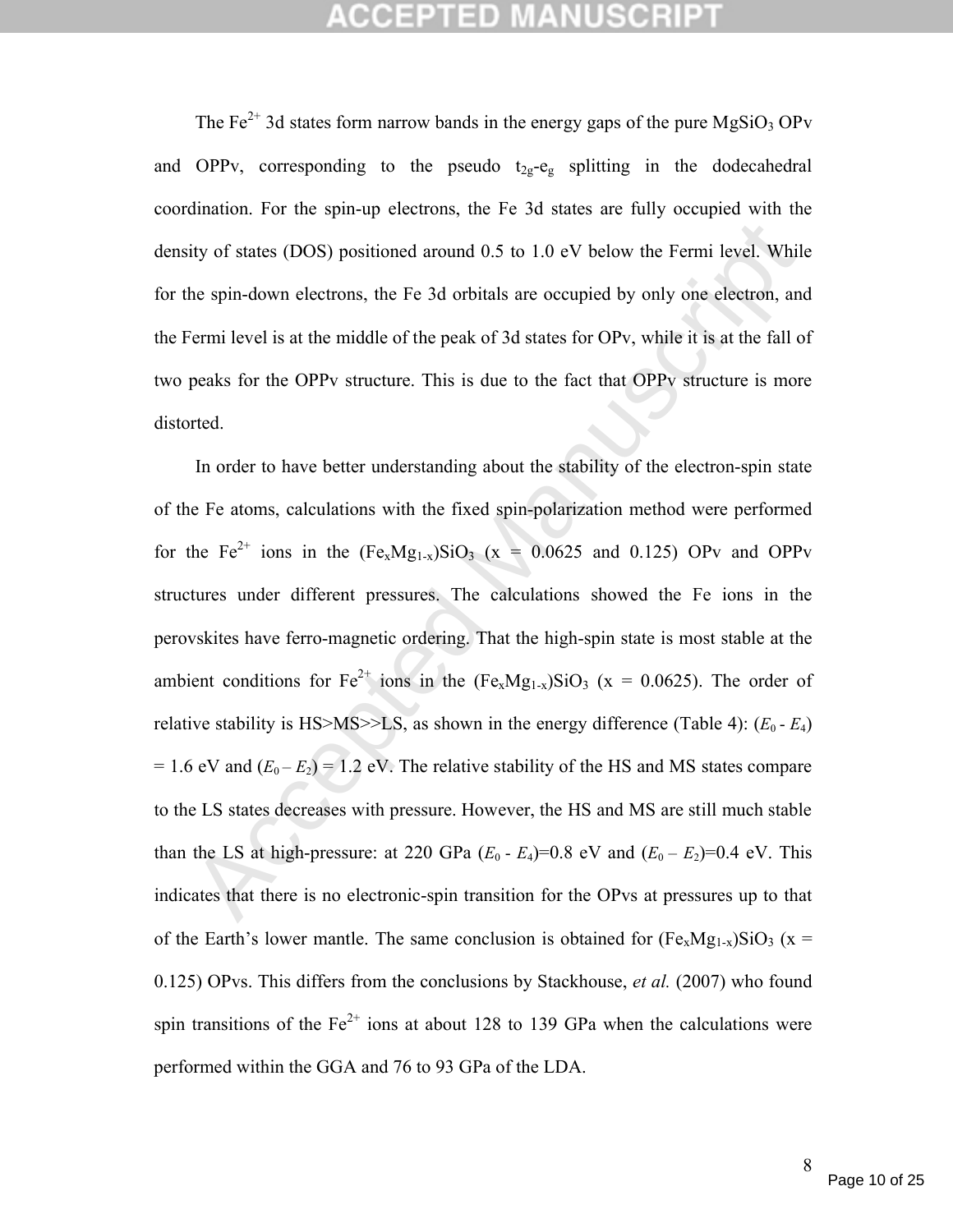caring MgSiO<sub>3</sub> at high-pressures. At high-pressures, it was reported that Fe<sub>2</sub>O<sub>3</sub> in the OPv-form in the pressure range from about 30 to 96 GPa and transform to OPPv-form in the pressure range from about 30 to 96 GPa a Experiments have shown that the Fe ions in the  $MgSiO<sub>3</sub>$  samples exist probably in more complicated forms (Keppler, *et al.*1994; Dubrovinsky, *et al.*1999; Helffrich & Wood, 2001). Jackson, *et al.* (2005) suggested the co-existence of  $Fe^{2+}$  and  $Fe^{3+}$  in the Fe-bearing MgSiO<sub>3</sub> at high-pressures. At high-pressures, it was reported that  $Fe<sub>2</sub>O<sub>3</sub>$ exists in the OPv-form in the pressure range from about 30 to 96 GPa and transform to the OPPv-form at about 96 GPa (Rozenberg, *et al.*, 2002, Ono and Ohish, 2005). Therefore, it is reasonable to consider the possibilities of Fe occupying both Si and Mg sites to form  $Fe_{Si}$ -Fe<sub>Mg</sub> pairs with chemical formula  $(Mg_{1-x}Fe_x)(Si_{1-x}Fe_x)O_3$ . Herewith we limit to  $x=0.0625$ .

We have performed total-energy calculations for different  $Fe_{Si} - Fe_{Mg}$ arrangements. The calculations show that in both OPv and OPPv the two iron ions prefer to sit closer, in line with the results of dilute Mn in ZnO crystals (Sharma, *et al.*  2003) where two Mn atoms like to sit closer. Therefore, we limit our discussion to the results for  $(Mg_{1-x}Fe_x)(Si_{1-x}Fe_x)O_3$  (x=0.0625) OPPv and OPv with the shortest Fe(Si)-Fe(Mg) distances.

At ambient pressure, there is a short  $Fe_{Si}Fe_{Mg}$  bond (about 2.8 Å) in the OPv, which is slightly longer than that in the OPPv crystal  $(2.6 \text{ Å})$ . Structural optimisations have shown that the  $Fe^{2+}$  ion in the OPv has Fe-O distances almost the same as other Mg ions. This is different from the cases of  $(Mg_{1-x}Fe_x)SiO_3$  OPv and OPPv, in which the Fe-O bonds are longer than the corresponding Mg-O ones. At ambient pressure, the Fe<sub>Si</sub> ion in the OPv form has the Fe-O inter-atomic distances of (about 1.90 to 1.92 Å), significantly longer than the Si-O bonds (about 1.79 to 1.82 Å). This indicates that in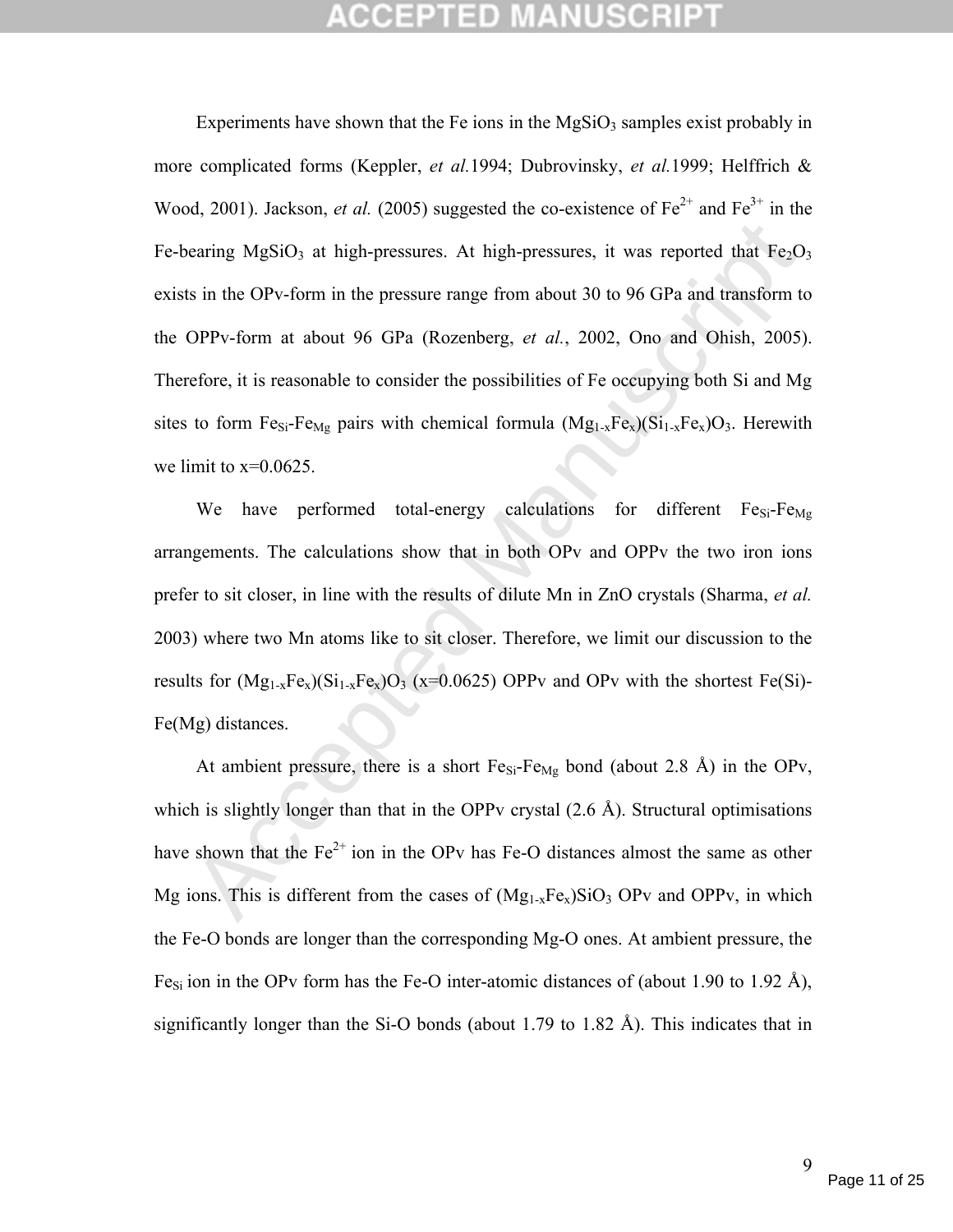# CEPTED

the  $(Mg_{1-x}Fe_x)(Si_{1-x}Fe_x)O_3$  OPv crystals both Fe<sub>Si</sub> and Fe<sub>Mg</sub> ions exhibit 3+ state, corresponding to the itinerant nature of the 3d electrons.

sures. Figure 2 shows the calculated total DOS close to the Fermi level for (Mg<sub>1</sub>)(Si<sub>1-x</sub>Fe<sub>x</sub>)O<sub>3</sub> (x=0.0625) OPv crystal at about 0, 70, 81 and 110 GPa. The tota<br>for the OPPv at 0 GPa is included for comparison. At am We have also calculated the electronic-spin states of the Fe ions at different pressures. Figure 2 shows the calculated total DOS close to the Fermi level for (Mg1-  $_{x}Fe_{x}$ )(Si<sub>1-x</sub>Fe<sub>x</sub>)O<sub>3</sub> (x=0.0625) OPv crystal at about 0, 70, 81 and 110 GPa. The total DOS for the OPPv at 0 GPa is included for comparison. At ambient conditions in the  $(Mg_{1-x}Fe_{x})(Si_{1-x}Fe_{x})O_3$  (x=0.0625) OPv, the splitting of the Fe 3d orbitals is very apparent. For the spin-up electrons the Fermi level is at the energy gap with the width of about 1.6 eV, while for the spin-down electrons, the Fermi level is between two peaks. For the Fe at the Mg site, the 3d states for the spin-up electrons are fully occupied while the 3d states for spin down electrons are occupied by only one electron. For the Fe at the Si site, three 3d orbitals are occupied by the spin-up electrons as well, while only one electron occupies the spin-down 3d states. The total magnetic moment for the OPv is 6  $\mu_B$ /cell. For the  $(Mg_{1-x}Fe_x)(Si_{1-x}Fe_x)O_3(x=0.0625)$  OPv, the Fermi level is at the fall of the two peaks for the spin-down electrons, which is caused by the local relaxation and the short Fe-Fe bonding (bond of about 2.8 Å). It is also shown that with increasing pressure, the structure distortion causes the increasing width of the Fe 3d bands. One can also see this in Figure 2, at about 70 GPa, the three lower bands for the spin-down electrons re-constructed and the Fermi level is at the peak of the lowest band. Further, increasing pressure causes change of the electronic structure. At about 82 GPa, the  $(Mg_{1-x}Fe_x)(Si_{1-x}Fe_x)O_3$  (x=0.0625) OPv becomes ferri-magnetic (Figure 2). The Fe at the Mg site is still in the high-spin status, however, the Fe at the Si site has a smaller magnetic moment (about -0.5  $\mu$ B/Fe). That results the total magnetic moment to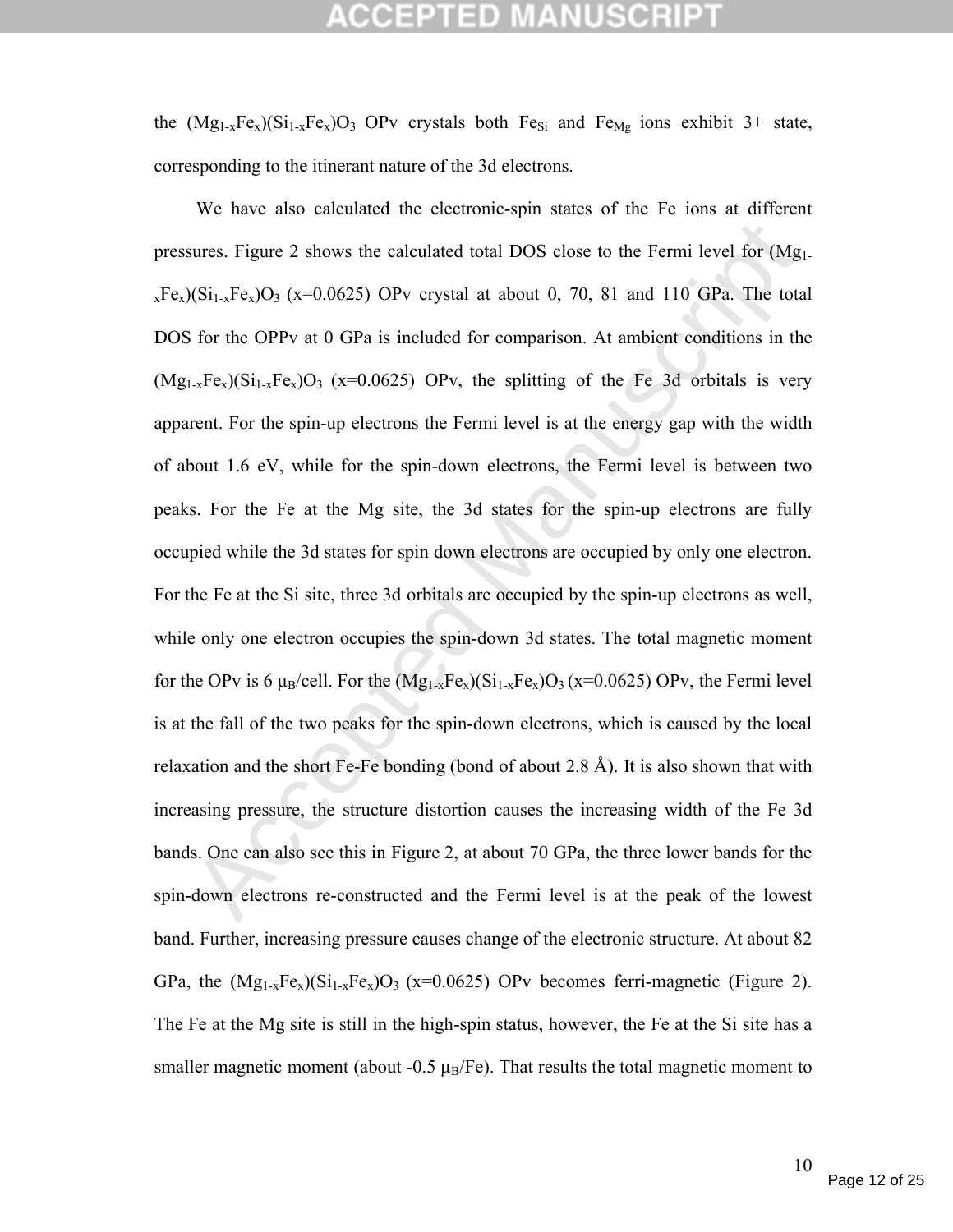# CCEPTED MANU:

be about 3.5  $\mu_B$  for the  $(Mg_{1-x}Fe_x)(Si_{1-x}Fe_x)O_3$  (x=0.0625) OPv at about 82 GPa. At higher pressure (about 90 GPa), the OPv becomes non-magnetic, as shown in Figure 2. However, the energy differences between different spin states are still small, and multispin state may coexist in a wider pressure range (Table 4). Calculations for OPPv crystal showed that the two Fe ions have magnetic moments of 6  $\mu_B$  at pressure up to about 150 GPa, indicating no electronic transitions. This is related to the fact that OPPv lattice is more distorted compare to OPv (Fang and Ahuja 2006).

state may coexist in a wider pressure range (Table 4). Calculations for OPPy<br>all showed that the two Fe ions have magnetic moments of 6  $\mu_B$  at pressure up to<br>the 150 GPa, indicating no electronic transitions. This is re The local symmetry and structure as well as the valence status of Fe ions in MgSiO3 OPv were intensively investigated by experimentalists. Keppler, *et al*. (1994) from the measurements on Mg<sub>0.94</sub>Fe<sub>0.06</sub>SiO<sub>3</sub> OPv samples concluded that the Fe<sup>2+</sup> in the dodecahedral site. Farge, *et al.* (1994) studied the local structure of Fe in  $(Mg<sub>0.9</sub>Fe<sub>0.1</sub>)SiO<sub>3</sub>$  OPv using X-ray absorption spectroscopy measurements. They found very complicated coordination of Fe by oxygen as compared with that of Mg by oxygen atoms. Recently, Jackson, *et al.* (2005) using a synchrotron Mössbauer spectroscopy studied the electronic environments of the Fe ions in  $(Mg_{1-x}Fe_x)SiO_3$  (x = 0.05 and 0.10) OPv samples. They built a 'three doublet' model, that is, two different kinds of  $Fe^{2+}$  ions and one kind of  $Fe^{3+}$  ions in the samples. The amount of  $Fe^{3+}$  is measured to be about 40% of the whole iron ions for both samples, and the ratio of  $Fe<sup>3+</sup>/\Sigma Fe$  keeps almost unchanged up to the pressure in the Earth's lower mantle. They also found increasing local distortion with in increasing pressure. They measured changes in the volume-pressure relation at about 70 GPa, which was suggested as an electronic transition. Badro, *et al.* (2004) measured a two-step electronic transitions in the  $(Mg_0, Fg_0, SiO_3$  OPv at pressure around 70 to 110 GPa using an X-ray absorption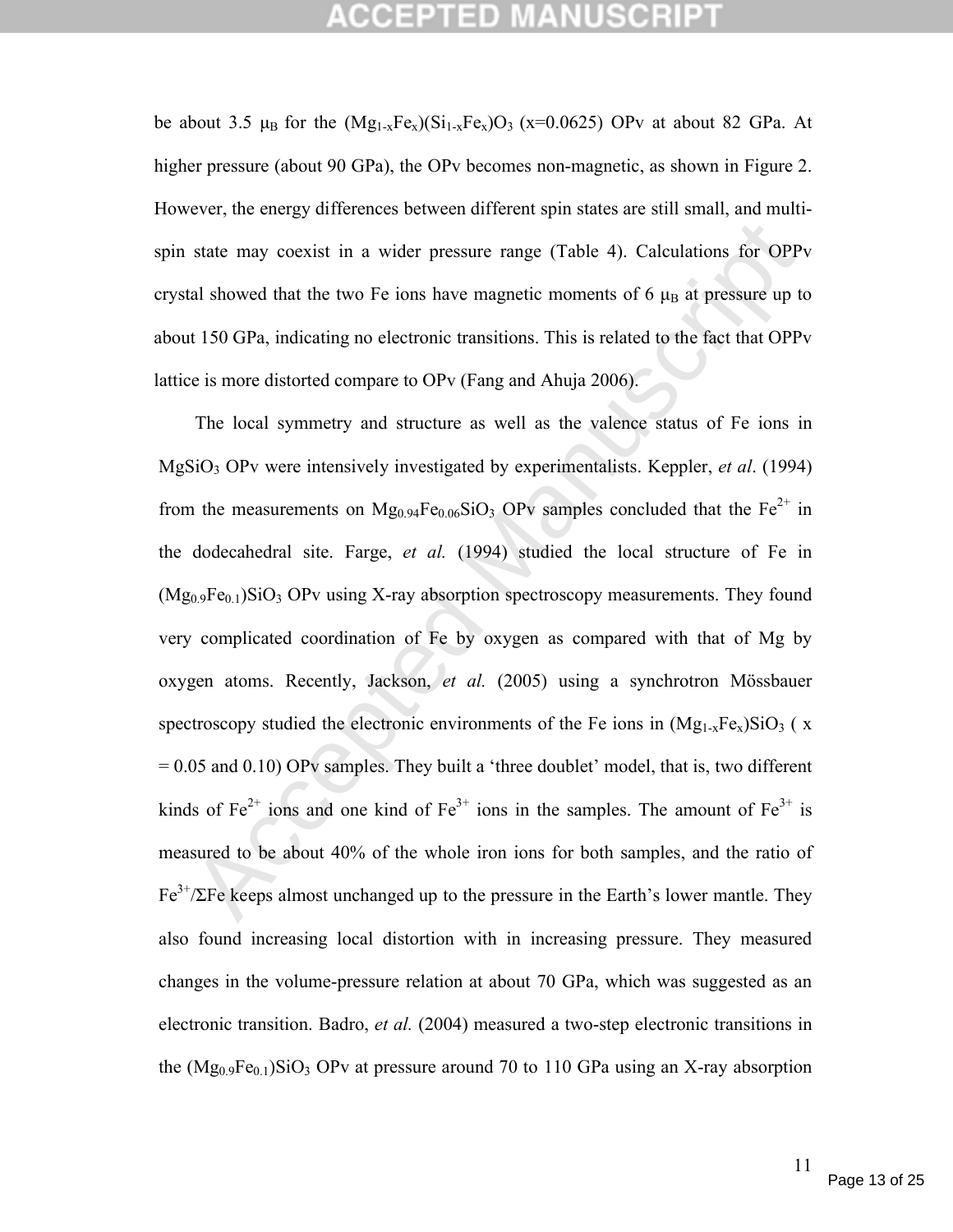## CGEPTED M

spectroscopy. Furthermore, recent high-pressure experiments by Mao, *et al.* (2004,  $2005$ ) found strong reduction of transition pressures from Fe-bearing MgSiO<sub>3</sub> OPvs to OPPvs with increasing the Fe concentration.

Our calculations have shown that there are no electronic transitions, for the<br>ture models like Fe in (Mg,Fe)SiO<sub>3</sub>. Electronic transitions were found in the<br>f,Fe)(Si,Fe)O<sub>3</sub> OPv containing Fe<sub>S</sub>-Fe<sub>Mg</sub> pairs. Combined wit Our calculations have shown that there are no electronic transitions, for the structure models like Fe in  $(Mg, Fe)SiO<sub>3</sub>$ . Electronic transitions were found in the  $(Mg,Fe)(Si,Fe)O<sub>3</sub>$  OPv containing Fe<sub>Si</sub>-Fe<sub>Mg</sub> pairs. Combined with these calculated results and experimental data, it is reasonable to suggest that in most Fe bearing MgSiO3 high-pressure-prepared samples, Fe ions exist not only at the dodecahedral (Mg) sites, but also the octahedral (Si) sites to form  $Fe_{Si}-Fe_{Mg}$  pairs or such clusters. The Fe<sub>Si</sub>-Fe<sub>Mg</sub> pairs and Fe<sub>Mg</sub> at the Mg sites would result in the 'double triplet' model proposed by Jackson, *et al.* (2005). Such mixed  $Fe^{2+}$  ions and  $Fe_{Si}$ -Fe<sub>Mg</sub> clusters would cause further distortions of the Si-O network in the OPvs and OPPvs. As a result, the transition pressure decreases with increasing Fe concentration.

Badro *et al.* (2004) have discovered two electronic transitions at about 70 GPa (high-spin to mixed spin) and at about 110 GPa (mixed spin to low-spin). Our calculations showed that at about 70 GPa, the magnetic moment of the  $Fe_{Si}$  ions in the  $Fe_{Si}-Fe_{Mg}$  clusters decreases first and at about 91 GPa, the magnetic moments of both Fe<sub>Si</sub> and Fe<sub>Mg</sub> ions are quenched to zero. However, the energy differences among the different magnetic configurations are very small. This indicates the coexistence of multiple-magnetic status for the Fe-ion clusters in a large pressure range, which is enforced by the inhomogeneous characters of the samples.

In summary, we have performed first-principles calculations for the structural and electronic-spin behaviours of Fe-bearing  $MgSiO<sub>3</sub>$  crystals up to the pressure of the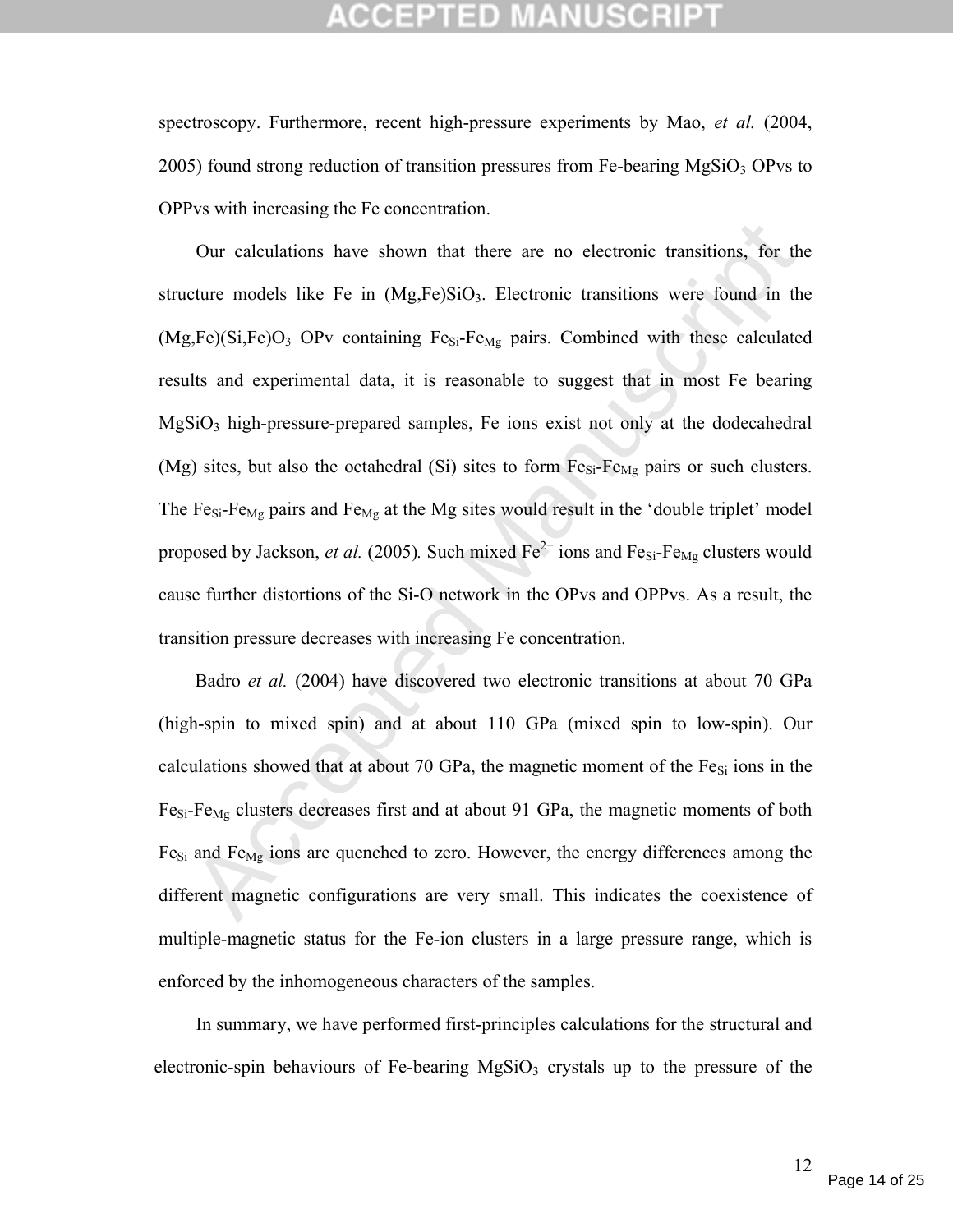th's mantle. Electronic transitions have been found for the  $(Mg,Fe)(Si,Fe)O_3$  OP<br>naining Fe<sub>Si</sub>-Fe<sub>Mg</sub> pair-like clusters. The energy differences of the different magnetic<br>nents of the Fe ions are very small in a wide pressu Earth's lower mantle. The calculations have shown that the transition pressure from the OPv to the OPPv phase decreases as the Fe concentration increases. The  $Fe<sup>2+</sup>$  ions in the  $(Mg, Fe)SiO<sub>3</sub>$  crystals have the high-spin (S=4/2 for Fe 3d<sup>6</sup>) at pressure up to that of the Earth's mantle. Electronic transitions have been found for the  $(Mg,Fe)(Si,Fe)O<sub>3</sub>$  OPv containing Fe<sub>Si</sub>-Fe<sub>Mg</sub> pair-like clusters. The energy differences of the different magnetic moments of the Fe ions are very small in a wide pressure range. In these Opvs, multiple-valences of Fe ions may exist in a large pressure range (e.g. 78 to 110 GPa). Based on our calculations, we suggest that in the high-pressure and high-temperature prepared Fe-MgSiO<sub>3</sub> crystals, Fe ions are positioned not only at the Mg sites, but also at the Si and Mg sites, forming  $Fe_{Si}-Fe_{Mg}$  pairs and even complicated clusters.

We would like to acknowledge the financial support from the Swedish Research Council (VR) and EuroMinSI. Parts of the calculations were carried out at NSC, Linköping.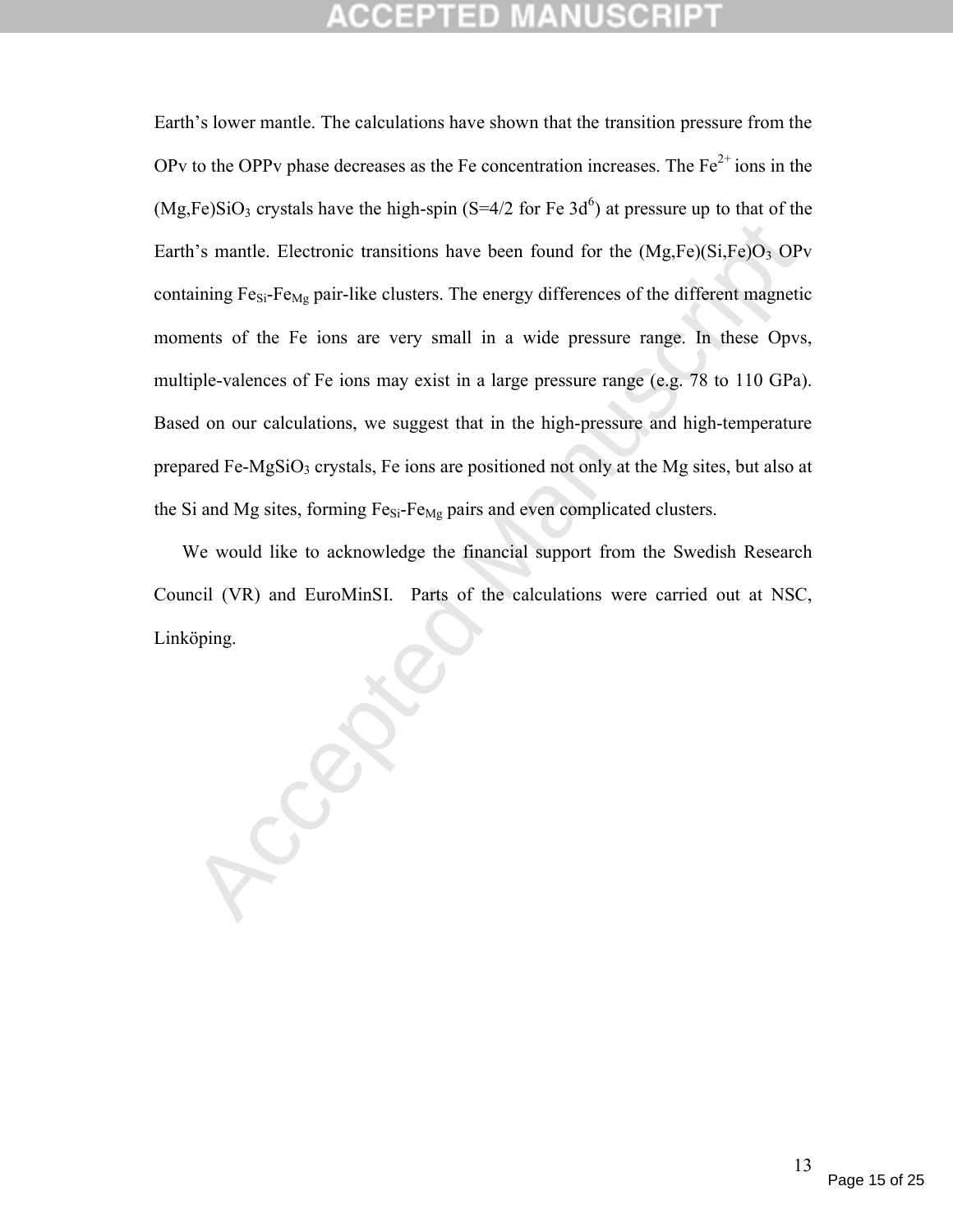### **References**

- Badro, J., Rueff, J.-P., Vanó, G., Monaco, G., Figuet, G. & Guyot, F., (2004), Electronic transitions in perovskite: possible nonconvecting layers in the lower mantle, *Science*, 305, 383-386.
- Blőchl, P. E., (1994) Projector augmented-wave method, *Phys. Rev.* B50, 17953-17979.
- Letome bussinons in perotosaine, possione inducativeting layers in the tote-<br>
Intel, *Science*, 305, 383-386.<br>
Independent Manuscription and Cohen, R.E. (2005), Effect of chemistry on the stability and elasticity<br>
the per Caracas, R. and Cohen, R.E. (2005), Effect of chemistry on the stability and elasticity of the perovskite and post-perovskite phases in the  $MgSiO<sub>3</sub>-FeSiO<sub>3</sub>-Al<sub>2</sub>O<sub>3</sub>$  system and implications for the lowermost mantle, *Geophys. Res. Lett.* 32, L16310.
- Caracas, R. and Cohen, R. E.,(2006) Theoretical determination of the Raman spectra of  $MgSiO<sub>3</sub>$  perovskite and post-perovskite at high pressure, Geophys. Res. Lett., 33, L12S05.
- Cohen, R. E. (1987) Elasticity and equation of state of MgSiO<sub>3</sub> perovskite, *Geophys. Res. Lett.* 14, 1053-6.
- Cohn, R. E., Mazin, I. I., & Isaak, D. G., (1997) Magnetic collapse in transition metal oxides at high pressure: implications for the Earth, *Science,* 275, 654-657.

Cyrannoski, D., (2006) Geophysics: magical mantle tour, *Nature,* 440, 1108-1110.

- Dobson, D. P.& Brodholt, J. P., (2005) Subducted banded iron formations as a source of ultralow-velocity zones at the core-mantle boundary, *Nature,* 434, 371-374.
- Dubrovinsky, L. S., Saxena, S. K., Rekhi, S., Serghiou G., Zerr, A., & Boehler, R., (1999) (Mg,Fe)SiO3-perovskite stability and lower mantle conditions, *Science,* 285**,** 983.
- Duffy, T. S. (2004) Deeper understanding, *Nature*, 430, 409-410.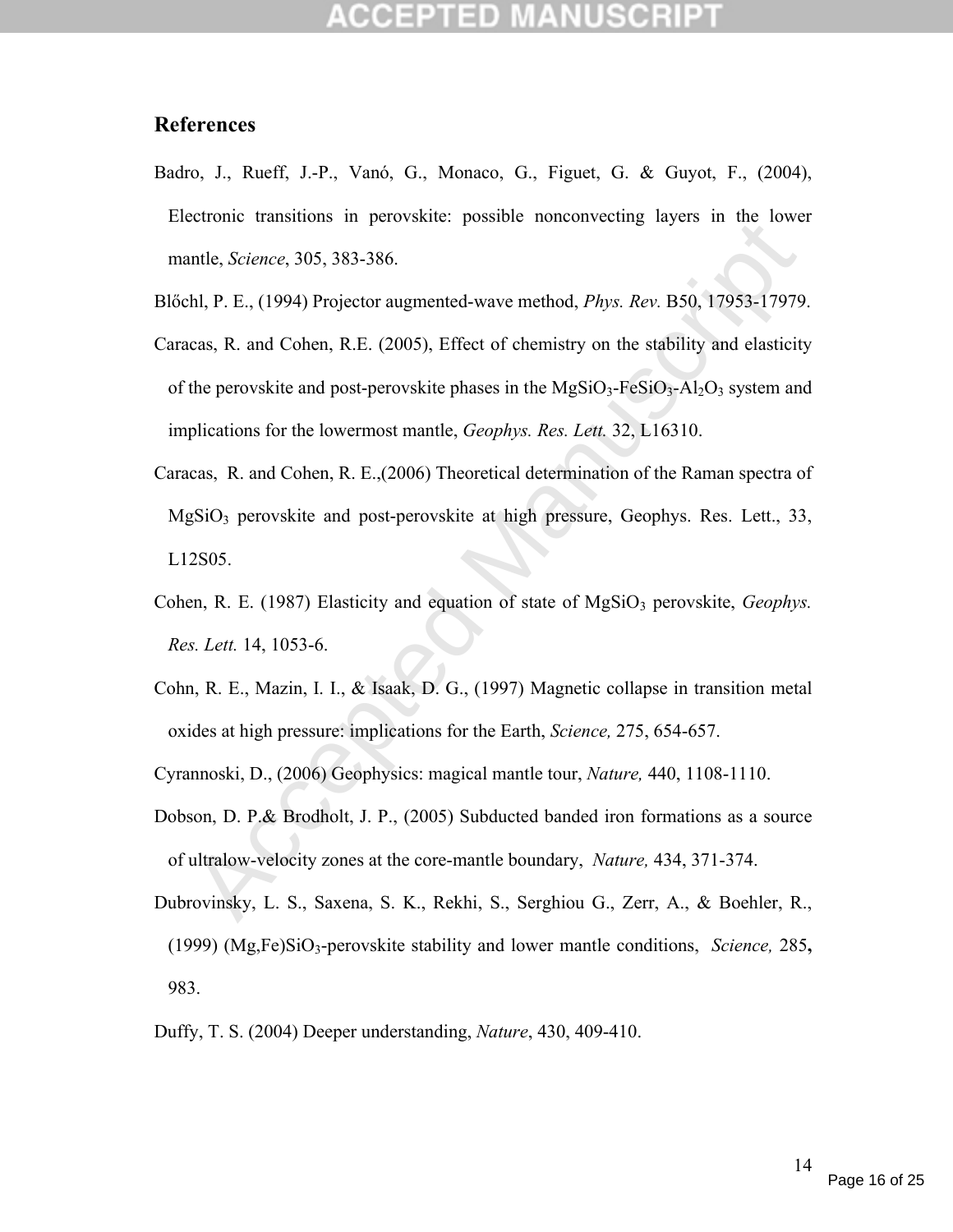- Dziewonski, A. M. & Anderson, D. L. (1981) Preliminary reference earth model, *Phys. Earth Planet. Int.,* 25, 297-356.
- Fang, C. M., & Ahuja, R., (2006) Structures and stability of ABO3 orthorhombic perovskites at the Earth's mantle conditions from first-principles theory, *Phys. Earth Planet. Int.,* 157, 1-7.
- rovskites at the Earth's mantle conditions from first-principles theory, *Phys. Earth*<br>
nnet. Int., 157, 1-7.<br>
es, F., Guyot, F., Andrault, D. & Wang, Y. (1994) Local-structure around Fe in<br>  $g_{0.9}Fe_{0.10}SiO_3$  perovskite Farges, F., Guyot, F., Andrault, D. & Wang, Y. (1994) Local-structure around Fe in  $Mg_{0.9}Fe_{0.10}SiO_3$  perovskite-An X-ray-absorption spectroscopy study at Fe-edge, *European Journal of Mineralogy,* 6, 303-310.
- Fei, Y., Virgo, D., Mysen, B. O., Wang, Y. & Mao, H. K., (1994) Temperaturedependent electron delocalization in (Mg,Fe)SiO3 perovskite, *Am. Miner.* 79, 826-837 Helffrich, G. R. &Wood, B. J. (2001) The Earth's mantle, *Nature* 412, 501.
- Hemley, R. J. and Cohen, R. E., (1992) Silicate perovskite, *Ann. Rev. Earth and Planetary Sci.*, 20, 553-600.
- Iitaka, T., Hirose, K., Kawamura, K., & Murakami, M. (2004) The elasticity of the MgSiO3 perovskite phase in the earth's lowermost mantle. *Nature* 430, 442-445.
- Jackson, J. M., Sturhahn, W., Shen, G. Y., Zhao, J. Y., Hu, M. Y., Errandonea, D., Bass, J. D. & Fei, Y. W. (2005) A synchrotron Mössbauer spectroscopy study of (Mg,Fe)SiO3 perovskite up to 120 GPa, *Am. Miner*. 90, 199-205.
- Karato, S., and Murthy V. R., (1997) Core formation and chemical equilibrium in the Earth - I. Physical considerations, *Phys. Earth Planet. Inter.* 100, 61-79.
- Karki, B.B., Stixrude, L., Clark, S. J., Warren, M. C., Ackland, G. J., & Grain, J. (1997) Elastic propertie of orthorhombic MgSiO<sub>3</sub> perovskite at lower mantle pressures, Am. *Miner.* 82, 635-638.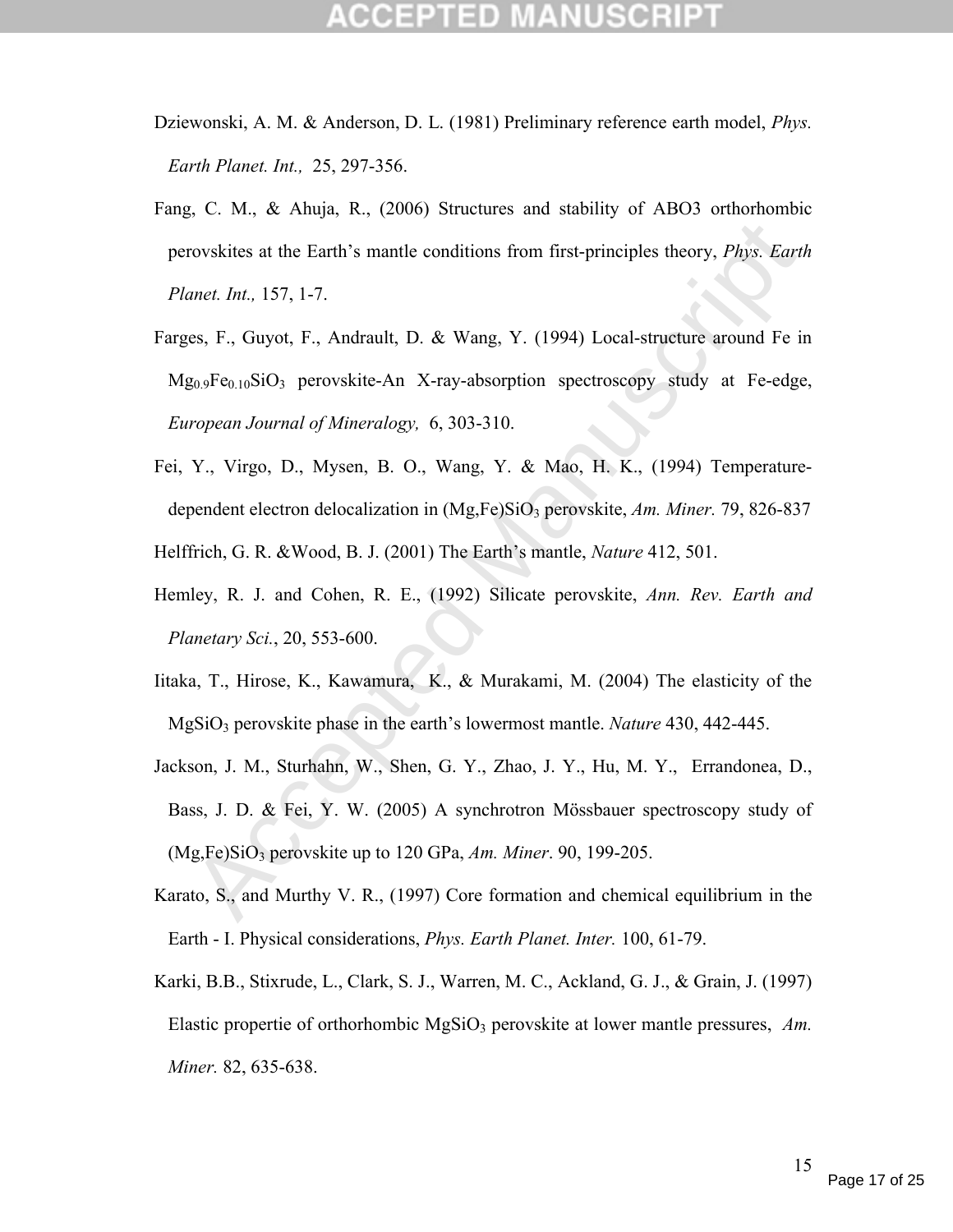- Keppler, H., McCammon, C. A., & Rubie, D. C. (1994) Crystal-field and chargetransfer soectra of (Mg, Fe)SiO<sub>3</sub> perovskite, *Am. Mineral.* 79, 1215-1218.
- Knittle, R. E. & Jeanloz, R. (1991) Earth's core-mantle boundary: results of experiments at high pressures and temperatures, *Science,* 251, 1438-1443.
- Kresse, G., & Hafner, J. (1993) Ab initio *molecular dynamics for liquid metals, Phys. Rev.* B47, 558-561.
- Kresse, G. & Hafner, J. (1994) Ab-initio molecular-dynamics simulation of the liquidmetal amorphous-semiconductor transition in germanium, *Phys. Rev.* B49, 14251- 14269.
- Kresse, G. & Furthmüller, J. (1996a) Efficiency of ab-initio total energy calculations for metals and semiconductors using a plane-wave basis set *Comput. Mat. Sci.* **6**, 15- 50.
- Kresse, G. & Furthmüller, J. (1996b) Efficient iterative schemes for ab initio total energy calculations using a plane-wave basis set, *Phys. Rev.* B54, 11169-11186.
- Kresse, G. & Joubert, D., (1999) From ultrasoft pseudopotentials to the projector augmented-wave method. *Phys. Rev.* B59, 1758-1775.
- periments at high pressures and temperatures, *Science*, 251, 1438-1443,<br>se, G., & Hafner, J. (1993) Ab initio *molecular dynamics for liquid metals*, *Phys*<br>v. B47, 558-561.<br>se, G. & Hafner, J. (1994) Ab-initio molecular-Li, J., Struzhkin, V. V., Mao, H.-K., Shu, J. F., Hemley, R. J., Fei, Y. W., Mysen, B., Dera, P., Prakapenka V. B. & Shen, G. Y. (2004) Electronic spin state of iron in lower mantle perovskite, *PNAS*, 101, 14027-14030.
- Mao, W. L., Shen, G. Y., Prakapenka, V. B., Meng, Y., Campbell, A. J., Heinz, D. L., Shu, J. F., Hemley, R. L. & Mao, H.-K.(2004), Ferromagnesian postperovskite silicates in the D" layer of the Earth, *PNAS,* 101, 15867-69.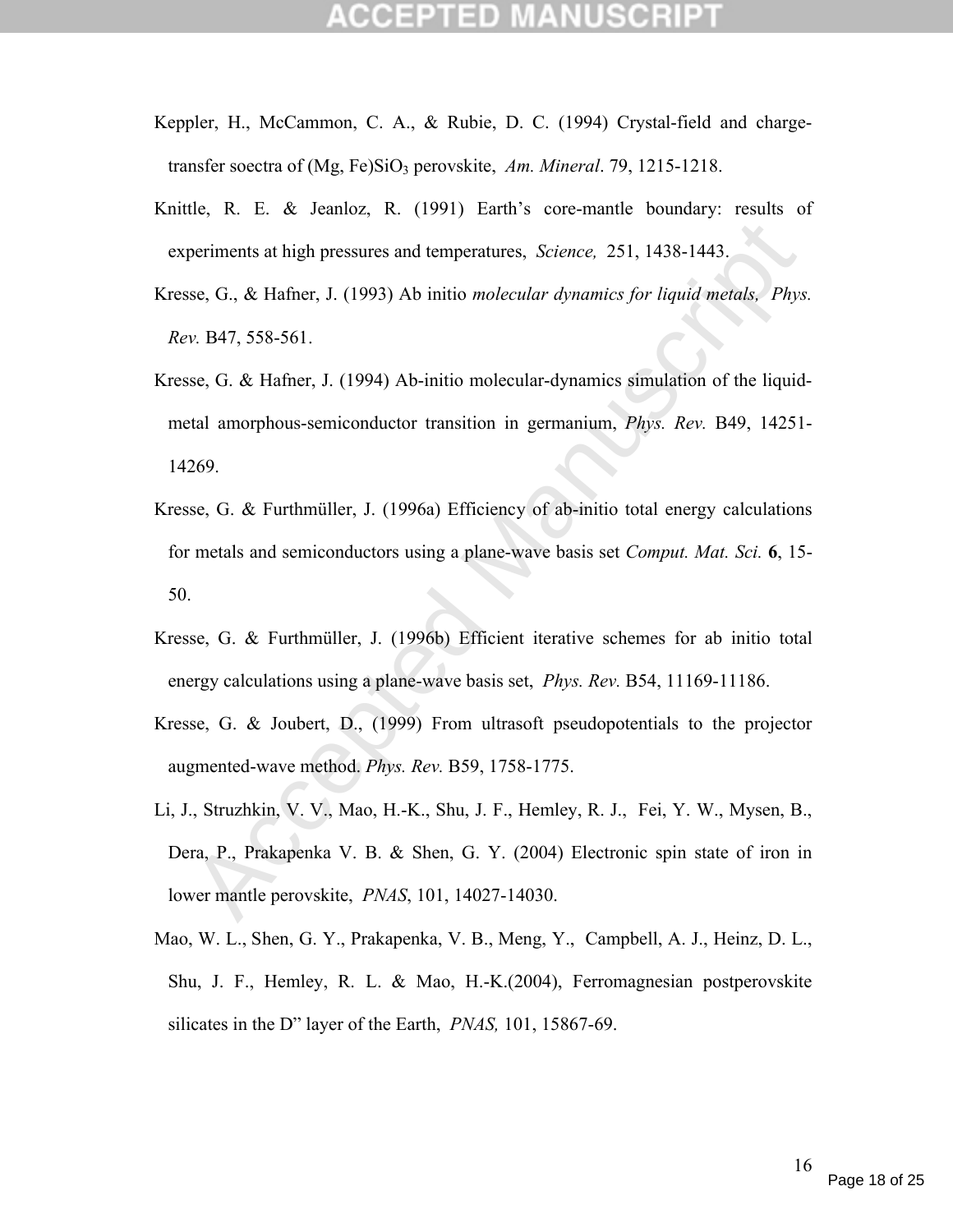- Mao, W. L., Meng, Y., Shen, G. Y., Prakapenka, V. B., Campbell, A. J., Heinz, D. L., Shu, J. F., aracas, R., Cohen, R. E., Fei, Y. W., Hemley, R. J. & Mao, H.-K. (2005) Iron-rich silicates in the Earth's D" layer, *PNAS,* 102, 9751-9753.
- ton, F. C., Ita, J. and Cohen, R. E., (2001), P-V-T equation of state of MgSiO.<br>rovskite from molecular dynamics and constraints on lower mantle composition, J<br>ophys. Res. 106, 8615-27.<br>sui, M., & Price, G. D. (1991) Simu Marton, F. C., Ita, J. and Cohen, R. E.,  $(2001)$ , P-V-T equation of state of  $MgSiO<sub>3</sub>$ perovskite from molecular dynamics and constraints on lower mantle composition, J. Geophys. Res. 106, 8615-27.
- Matsui, M., & Price, G. D. (1991) Simulation of the pre-melting behaviour of  $MgSiO<sub>3</sub>$ perovskite at high pressures and temperatures, *Nature,* 351, 735-737.
- Murakami, M. Hirose, K. Kawamura, K. Sata, N. & Ohishi, Y. (2004) Post-perovskite phase transition in MgSiO3, *Science,* 304, 855-858.
- Murnaghan, F. D. (1944) The compressibility of media under extreme pressures, *PNAS,*  30, 244-47.
- Oganov, A. R., & Ono, S. (2004) Theoretical and experimental evidence for a postperovskite phase in MgSiO<sub>3</sub> in Earth's D'' layer, *Nature*, 430, 445-448.
- Ono, S., and Ohishi, Y., (2005), *In situ* X-ray observation of phase transformation in Fe2O3 at high pressures and high temperatures, *J. Phys. Chem. Solids*, 66, 1714-1720.
- Perdew, J.P., Burke, S., & Ernenrhof, M., (1996) Generalized gradient approximation made simple, *Phys. Rev. Lett*., 77, 3865.
- Ringwood, A. R., and Hibberson, W. H., (1991) Solubility of mantle oxides in molten iron at high pressures and temperatures: implications for the composition and formation of Earth's core, *Earth and Planetary Sci. Lett.* 102, 235-251.
- Rozenberg, G. K., Dubrovinsky, L. S., Pasternak, M. P., Le Bihan, T. and Ahuja, R., (2002) High-pressure structural studies of hematite Fe<sub>2</sub>O<sub>3</sub>, *Phys. Rev.* B65, 064112.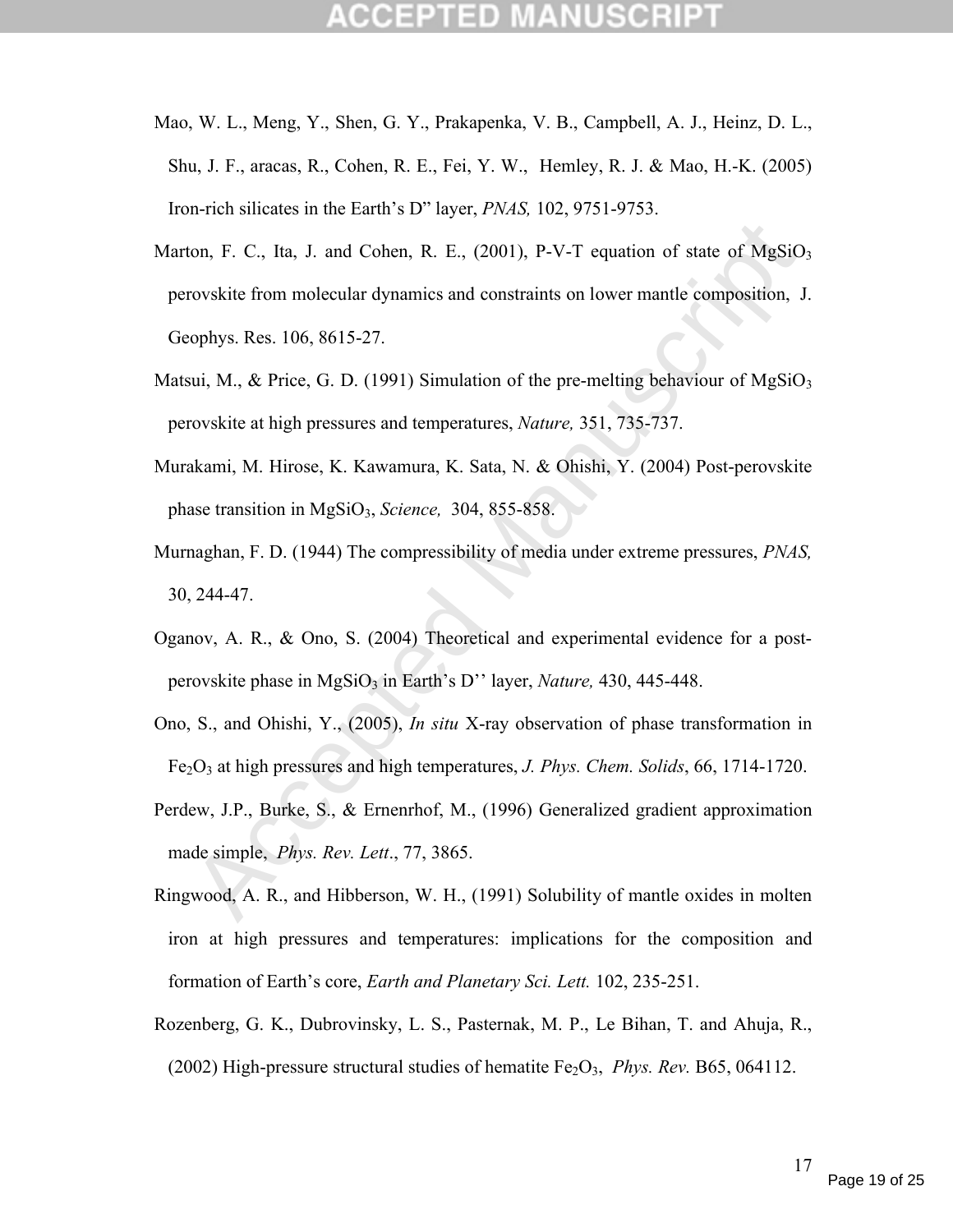- Sharma, P., Gupta, A., Rao, K. V., Ownes, F. J., Sharma, R., Ahuja, R., Guillen, J. M. O., Johansson, B., & Gehring, (2003) Ferromagnetism above room temperature in bulk and transparent thin films of Mn-doped ZnO, *Nature Materials,* 2, 673-677.
- Seko, A., Yuge, K., Oba, F., Kuwabara, A., and Tanaka, I., (2006) First-principles study of cation disordering in  $MgAl<sub>2</sub>O<sub>4</sub>$  spinel with cluster expansion and Monte Carlo simulation, *Phys. Rev.* B73, 094116.
- Spera, F. J., Yuen, D.A., & Giles, G. (2006) Tradeoffs in chemical and thermal variations in the post-perovskite phase transition: Mixed phase regions in the deep lower mantle? *Phys. Earth Plan. Inter.*, 159, 234-246.
- Stackhouse, S., Brodholt, J. P., & Prce, G. D. (2007) Electronic spin transitions in ironbearing MgSiO<sub>3</sub> perovskites, *Earth Planet. Sci. Lett.* 253, 282-290.
- Stixrude L. and R. E. Cohen, (1993) Stability of orthorhombic  $MgSiO<sub>3</sub>$  perovsite in the Earth's lower mantle from first-principles, *Nature* 364, 613-615.
- Tateno, S., Hirose, K., Sata, N., & Ohish, Y., (2007) Solubility of Fe in (Mg,Fe)SiO<sub>3</sub> perovskite and the post-perovskite phase transition, *Phys. Earth Planet Inter.*,160, 319-25.
- b, A., Yuge, K., Oba, F., Kuwabara, A., and Tanaka, I., (2006) First-principle:<br>dy of cation disordering in MgAl<sub>2</sub>O<sub>4</sub> spinel with cluster expansion and Monte<br>rlo simulation, *Phys. Rev.* B73, 094116.<br>a, F. J., Yuen, D.A Terasaki, H., Frost, D. J., Rubie, D. C., and Langenhorst, (2005) The effect of oxygen and sulphur on the dihedral angle between Fe-O-S and silicate minerals at high pressure: Implications for Martian core formation, *Earth and Planetary Sci. Lett.* 232, 379-392.
- Zhang, F & Oganov, A. R. (2006) Valence state and spin transitions of iron in Earth's mantle silicates, *Earth Planet. Sci. Lett.,* 249, 436-443.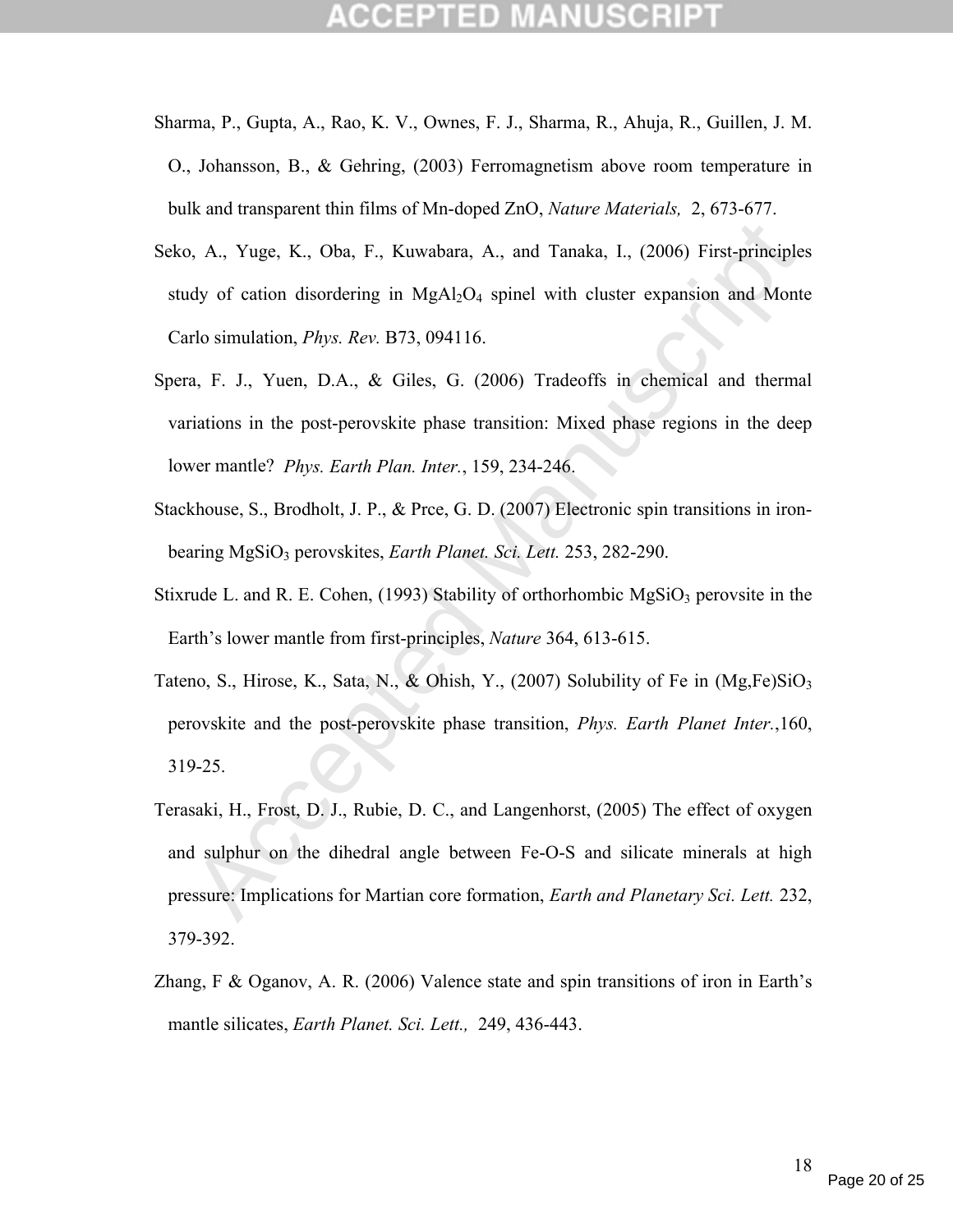### **CCEPTED MANUSCRIPT** 公

Table 1. Results of structure optimisations for  $MgSiO<sub>3</sub>$ , compared with the available experimental and theoretical results in literature.

|                                                                                                                          | OPv-MgSiO <sub>3</sub> Space group: Pbnm |               |                                  |                  | OPPv-MgSiO <sub>3</sub> Space group: Cmcm |                  |         |  |  |
|--------------------------------------------------------------------------------------------------------------------------|------------------------------------------|---------------|----------------------------------|------------------|-------------------------------------------|------------------|---------|--|--|
| Lattice                                                                                                                  | PAW-GGA                                  |               | $\exp^{\&, \%$                   | GGA <sup>s</sup> | PAW-GGA                                   | $\exp.^{\&, \%}$ | $GGA^s$ |  |  |
| $a(\AA)$                                                                                                                 |                                          | 4.819 4.275   | 4.777                            | 4.318            | 2.711 2.457                               | 2.456            | 2.474   |  |  |
| b(A)                                                                                                                     |                                          | 4.972 4.574   | 4.927                            | 4.595            | 9.181<br>8.032                            | 8.042            | 8.121   |  |  |
| $c\left(\mbox{\AA}\right)$                                                                                               |                                          | 6.969 6.261   | 6.898                            | 6.305            | 6.717<br>6.099                            | 6.093            | 6.138   |  |  |
| $V(\AA^3)$                                                                                                               |                                          | 166.96 122.43 | 162.35                           | 125.10           | 167.18 120.39                             | 120.39           | 123.32  |  |  |
| P(GPa)                                                                                                                   | $\boldsymbol{0}$                         | $134*$        | $\boldsymbol{0}$                 | 120              | 136*<br>$\boldsymbol{0}$                  | 121              | 120     |  |  |
| *The fixed volume from experiments at 121 Gpa (% refers to Iitaka, et al, 2004).<br>& referes to Murakami, et al., 2004. |                                          |               |                                  |                  |                                           |                  |         |  |  |
|                                                                                                                          |                                          |               | \$ refers to Oganov & Ono, 2004. |                  |                                           |                  |         |  |  |
|                                                                                                                          |                                          |               |                                  |                  |                                           |                  |         |  |  |
|                                                                                                                          |                                          |               |                                  |                  |                                           |                  |         |  |  |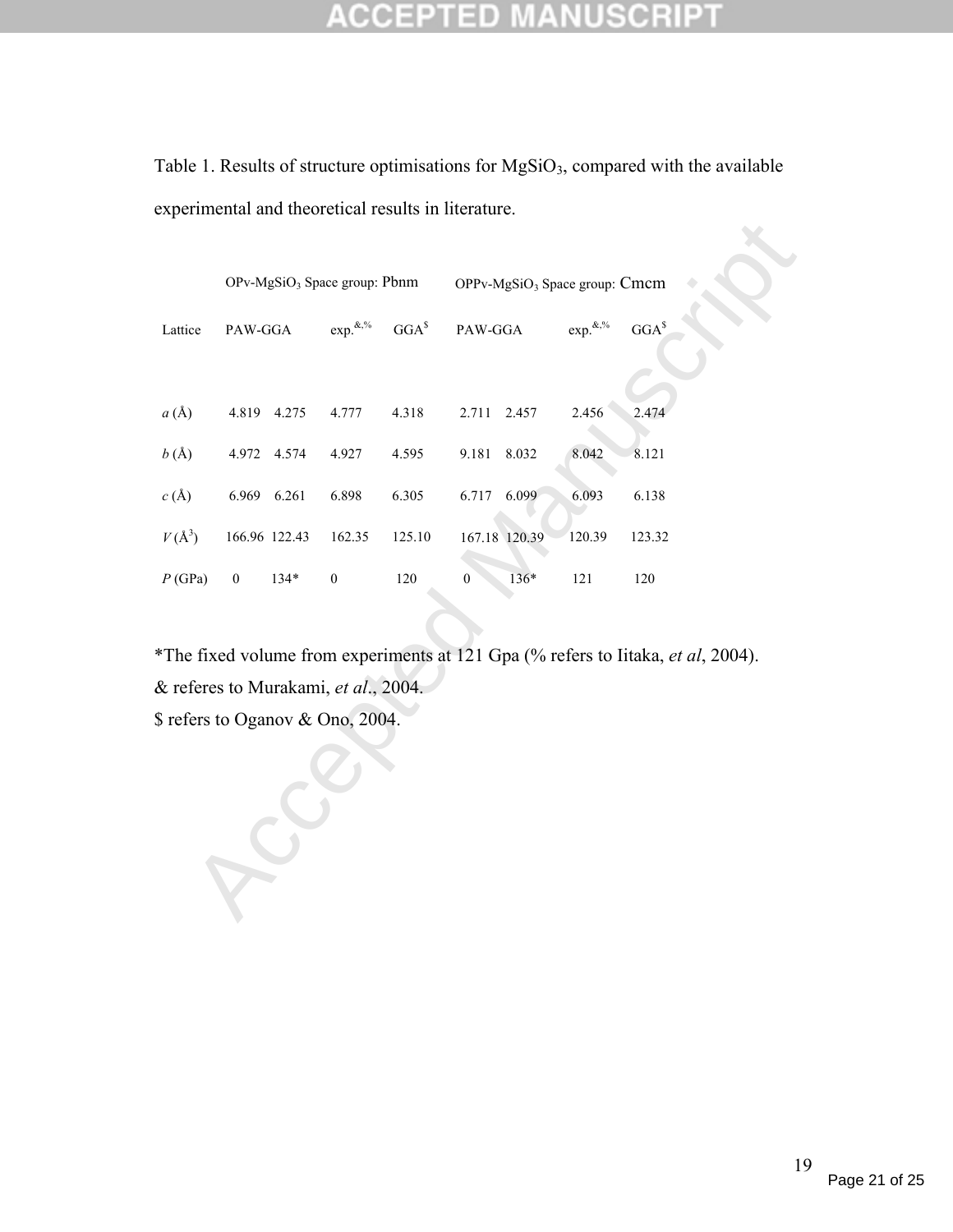### **ANUSCRIPT** CCEPTED

Table 2. Transition pressures of the Fe-free and Fe-bearing MgSiO<sub>3</sub> OPv to OPPv from the DFT-PAW-GGA calculations. ∆*V*/*V* indicates volume collapses at the transition pressure  $(P<sub>tran</sub>)$  from the OPv to the OPPv phase.

| Composition                           | $\textbf{\textit{P}}_{tran}\left(\textrm{GPa}\right)$ | $\Delta V/V$ at $P_{tran}$ . |
|---------------------------------------|-------------------------------------------------------|------------------------------|
| MgSiO <sub>3</sub>                    | $101\,$                                               | $1.5~\%$                     |
| $({\rm Fe_{0.0625}Mg_{0.9375})SiO_3}$ | 96                                                    | $1.5\%$                      |
| $(Fe0.125Mg0.875)SiO3$                | 89                                                    | $1.3\%$                      |
|                                       |                                                       |                              |
|                                       |                                                       |                              |
|                                       |                                                       |                              |
|                                       |                                                       |                              |
|                                       |                                                       |                              |
|                                       |                                                       |                              |
|                                       |                                                       |                              |
|                                       |                                                       |                              |
|                                       |                                                       |                              |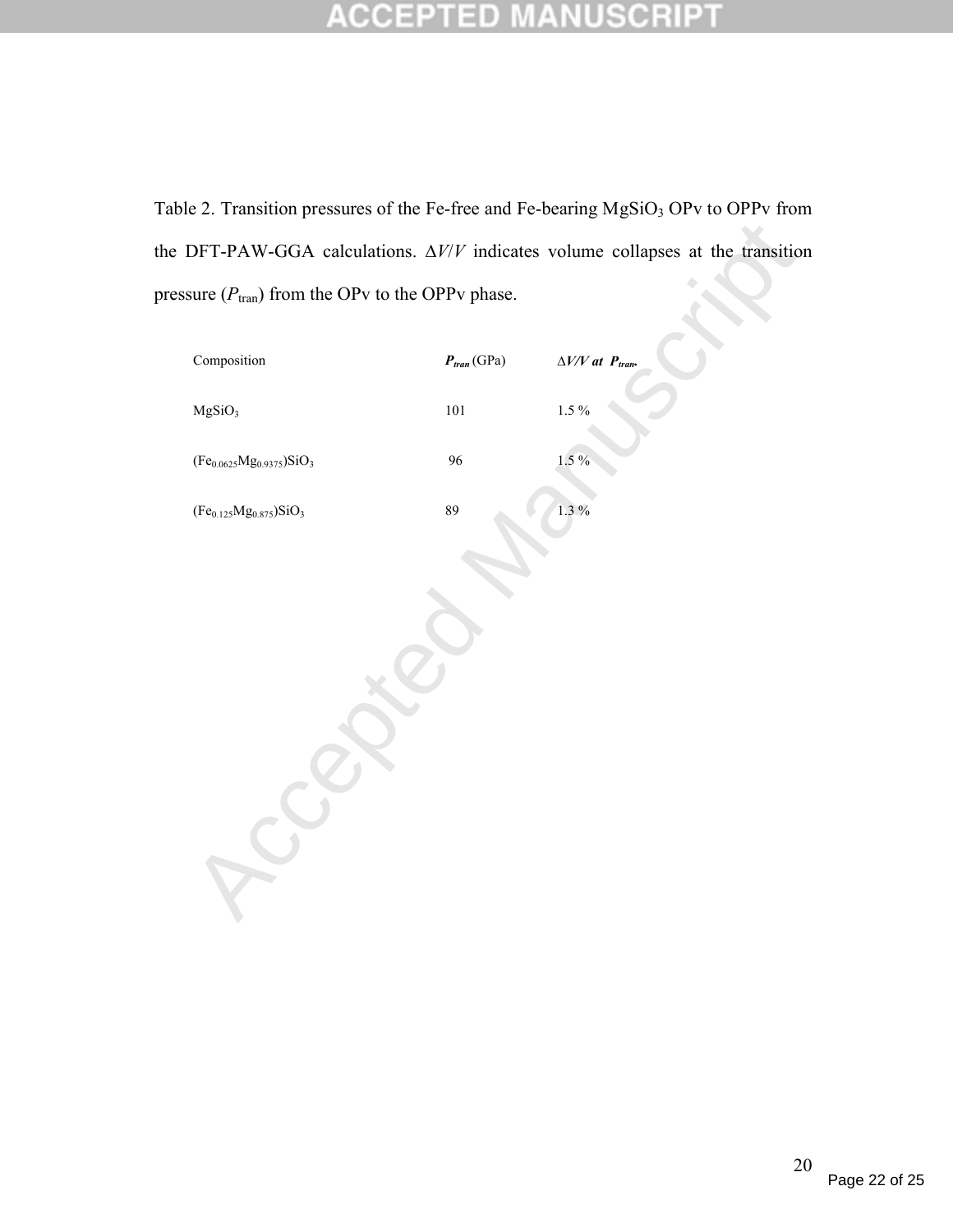### **CCEPTED SCRIPT**  $\overline{\tau}$

| <b>EOS</b>   | MgSiO <sub>3</sub>     |              | $(Fe_{0.0625}Mg_{0.9375})SiO_3$ |                  | $(Fe0.125Mg0.875)SiO3$ |              | $(Fe_{0.0625}Mg_{0.9375})(Fe_{0.0625}Si_{0.9375})O_3$ |                         |
|--------------|------------------------|--------------|---------------------------------|------------------|------------------------|--------------|-------------------------------------------------------|-------------------------|
| param.       |                        |              |                                 |                  |                        |              |                                                       |                         |
|              | <b>OP</b> <sub>v</sub> | <b>OPP</b> v | OPv                             | OPP <sub>v</sub> | OPv                    | <b>OPP</b> v | OPv                                                   | <b>OPP</b> <sub>V</sub> |
| $V_{\rm o}$  | 167.0                  | 167.2        | 167.1                           | 166.9            | 167.2                  | 168.1        | 167.5                                                 | 167.6                   |
| $(\AA^3/fu)$ |                        |              |                                 |                  |                        |              |                                                       |                         |
| $-Eo$        | 140.879                | 139.926      | 141.399                         | 140.522          | 141.943                | 141.283      | 140.345                                               | 140.256                 |
| (eV/fu)      |                        |              |                                 |                  |                        |              |                                                       |                         |
| B(GPa)       | 249.9                  | 226.5        | 246.1                           | 224.6            | 247.6                  | 212.6        | 247.0                                                 | 217.5                   |
| $B_p$        | 3.3                    | 3.4          | 3.5                             | 3.5              | 3.4                    | 3.7          | 3.3                                                   | 3.7                     |

Table 3. EOS fitting parameters for pure and Fe-bearing MgSiO<sub>3</sub> perovskites from DFT-GGA calculations.

Ccepted Manuscript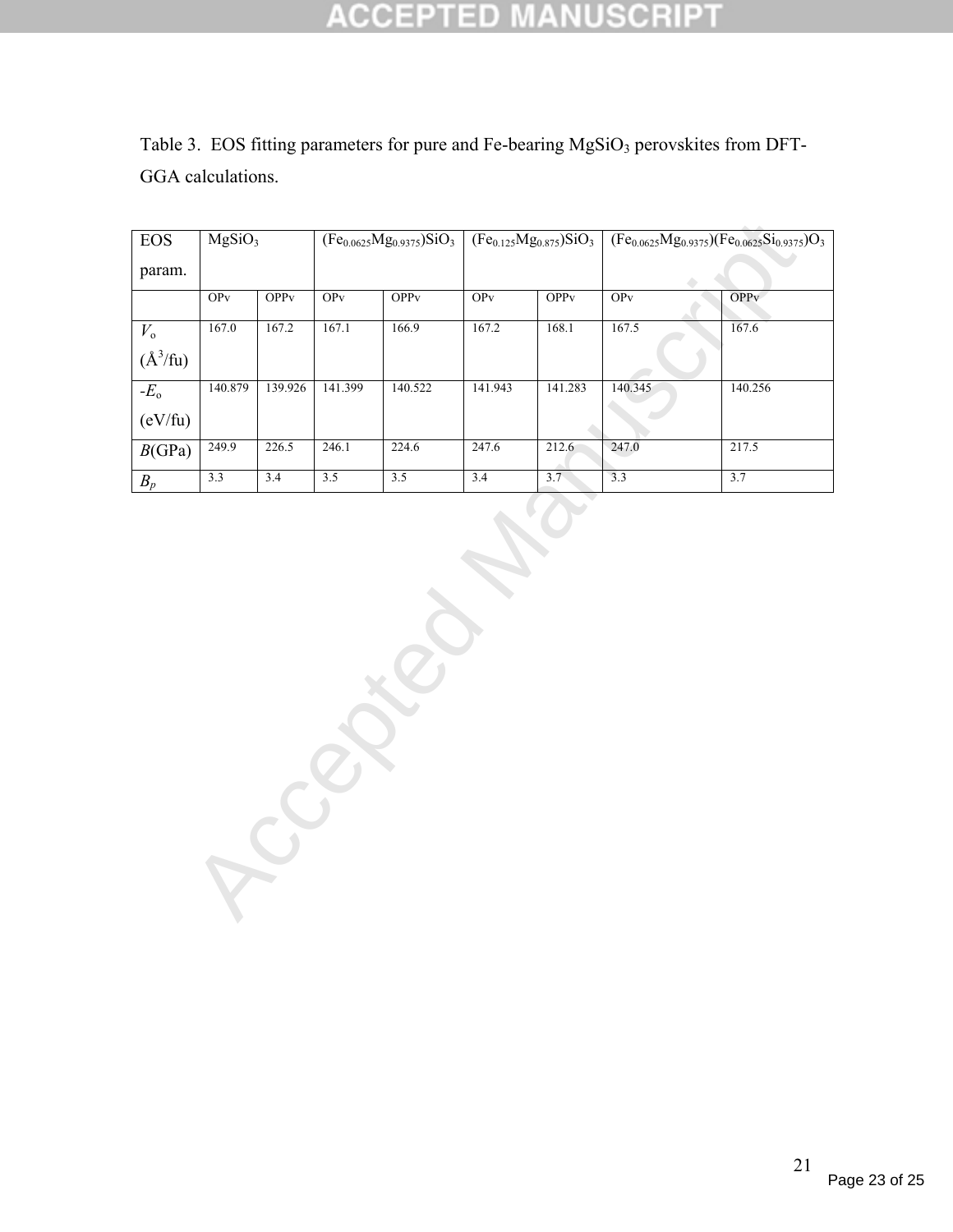### **NUSCRIPT**  $\overline{\tau}$ CCEPTED

Table 4. Energy differences ( $\Delta E = E_i - E_0$ ,  $E_i$  represents the calculated cohesive energy of a Fe<sub>Si</sub>-Fe<sub>Mg</sub> pair of total magnetic moment i) of different spin-polarization states relative to that  $(E_0)$  of non-magnetic states of the  $(Fe_xMg_{1-x})(Fe_xSi_{1-x})O_3$  (x=0.0625) OPv at different pressures.

|                           |         |         |             |         |         | ative to that $(E_0)$ of non-magnetic states of the $(Fe_xMg_{1-x})(Fe_xSi_{1-x})O_3$ (x=0.0625) |  |
|---------------------------|---------|---------|-------------|---------|---------|--------------------------------------------------------------------------------------------------|--|
| v at different pressures. |         |         |             |         |         |                                                                                                  |  |
| P(GPa)                    | 29      | $72\,$  | $8\sqrt{1}$ | 92      | 97      | 106                                                                                              |  |
| $\Delta E(\text{eV})$     |         |         |             |         |         |                                                                                                  |  |
| $E_2$ - $E_0$             | $-1.25$ | $-0.50$ | $+0.08$     | $+0.11$ | $+0.16$ | $+0.18$                                                                                          |  |
| $E_4$ - $E_0$             | $-1.52$ | $-0.56$ | $+0.05$     | $+0.12$ | $+0.13$ | $+0.37$                                                                                          |  |
| $E_6$ - $E_0$             | $-1.70$ | $-0.64$ | $+0.02$     | $+0.07$ | $+0.21$ | $+0.35$                                                                                          |  |
|                           |         |         |             |         |         |                                                                                                  |  |